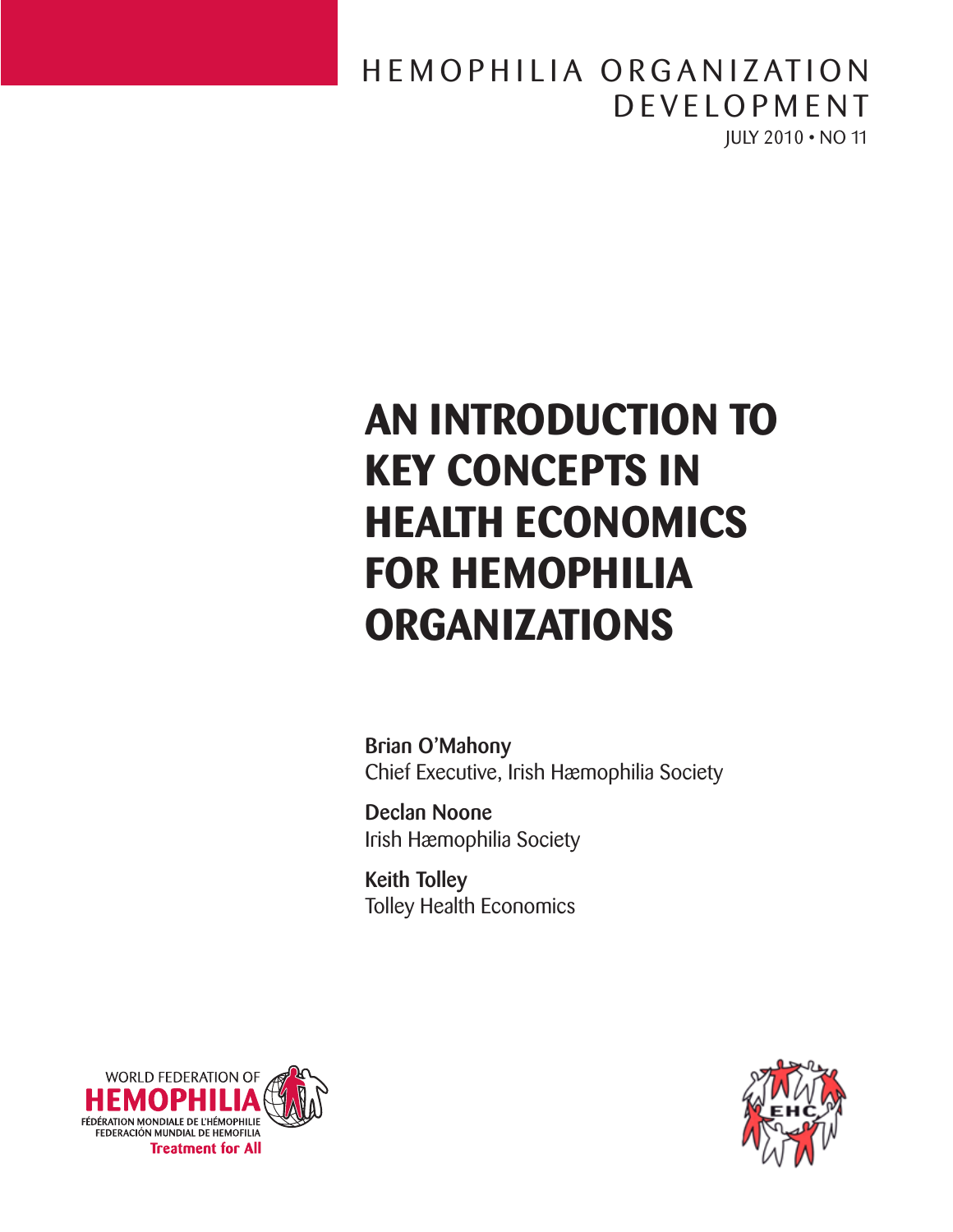Published by the World Federation of Hemophilia (WFH).

© World Federation of Hemophilia, 2010

The WFH encourages redistribution of its publications for educational purposes by not-for-profit hemophilia organizations. In order to obtain permission to reprint, redistribute, or translate this publication, please contact Communications Department at the address below.

This publication is accessible from the World Federation of Hemophilia's web site at www.wfh.org. Additional copies are also available from the WFH at:

**World Federation of Hemophilia** 1425 René Lévesque Boulevard West, Suite 1010 Montréal, Québec H3G 1T7 CANADA Tel. : (514) 875-7944 Fax : (514) 875-8916 E-mail: wfh@wfh.org Internet: www.wfh.org

The *Hemophilia Organization Development* series aims to help hemophilia society leaders, staff, and volunteers develop the skills necessary to effectively represent the interests of people with hemophilia. The World Federation of Hemophilia does not engage in the practice of medicine and under no circumstances recommends particular treatment for specific individuals.

Statements and opinions expressed here do not necessarily represent the opinions, policies, or recommendations of the World Federation of Hemophilia, its Executive Committee, or its staff.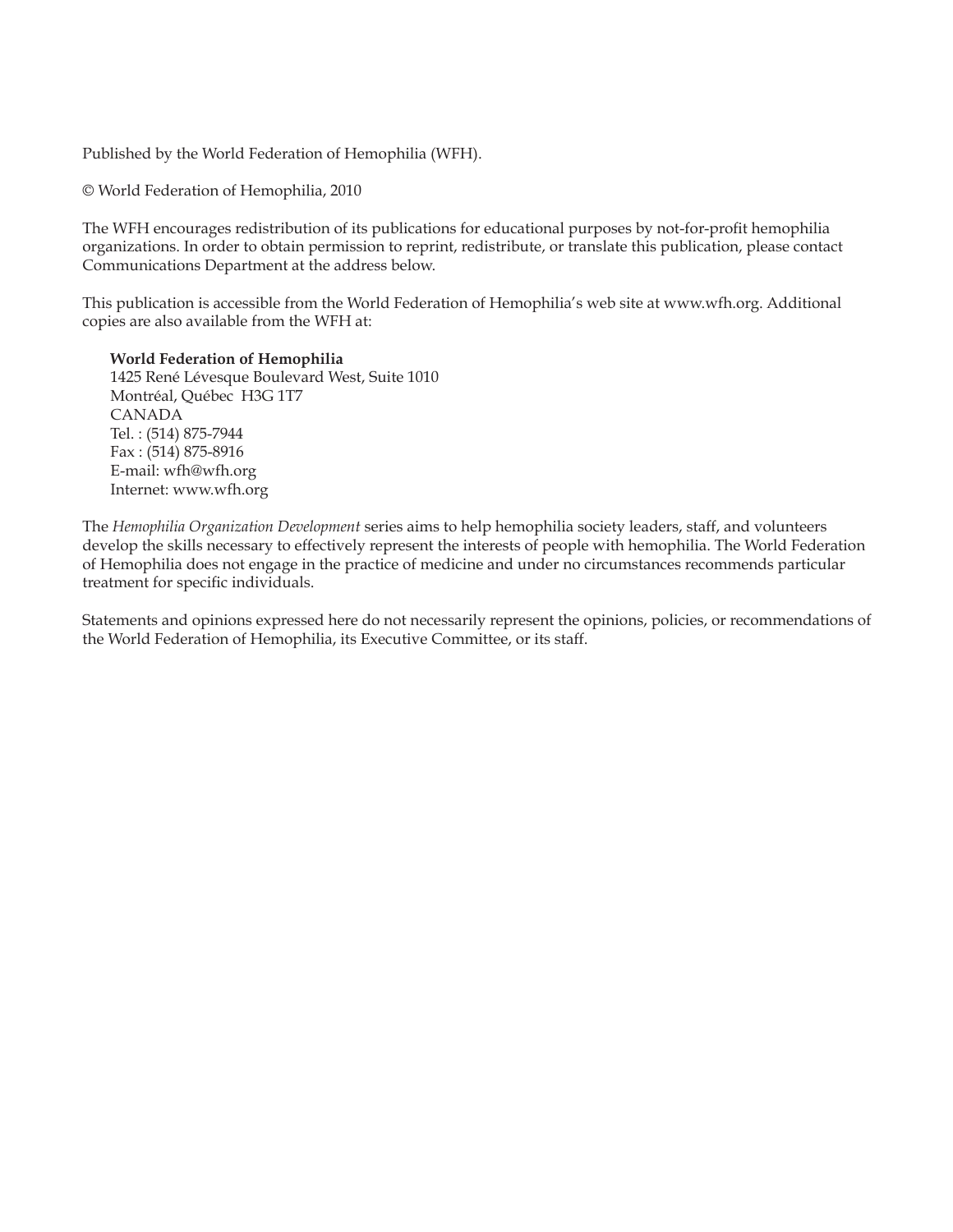| Table 1: An illustrative graphic of the 0-1 scale with examples of possible heath states          |  |
|---------------------------------------------------------------------------------------------------|--|
|                                                                                                   |  |
|                                                                                                   |  |
|                                                                                                   |  |
|                                                                                                   |  |
|                                                                                                   |  |
|                                                                                                   |  |
|                                                                                                   |  |
|                                                                                                   |  |
|                                                                                                   |  |
|                                                                                                   |  |
|                                                                                                   |  |
|                                                                                                   |  |
|                                                                                                   |  |
| Table 5: Utility estimates for prophylaxis and on-demand treatment from three published studies14 |  |
|                                                                                                   |  |
|                                                                                                   |  |
|                                                                                                   |  |
|                                                                                                   |  |
|                                                                                                   |  |
|                                                                                                   |  |

## **Table of Contents**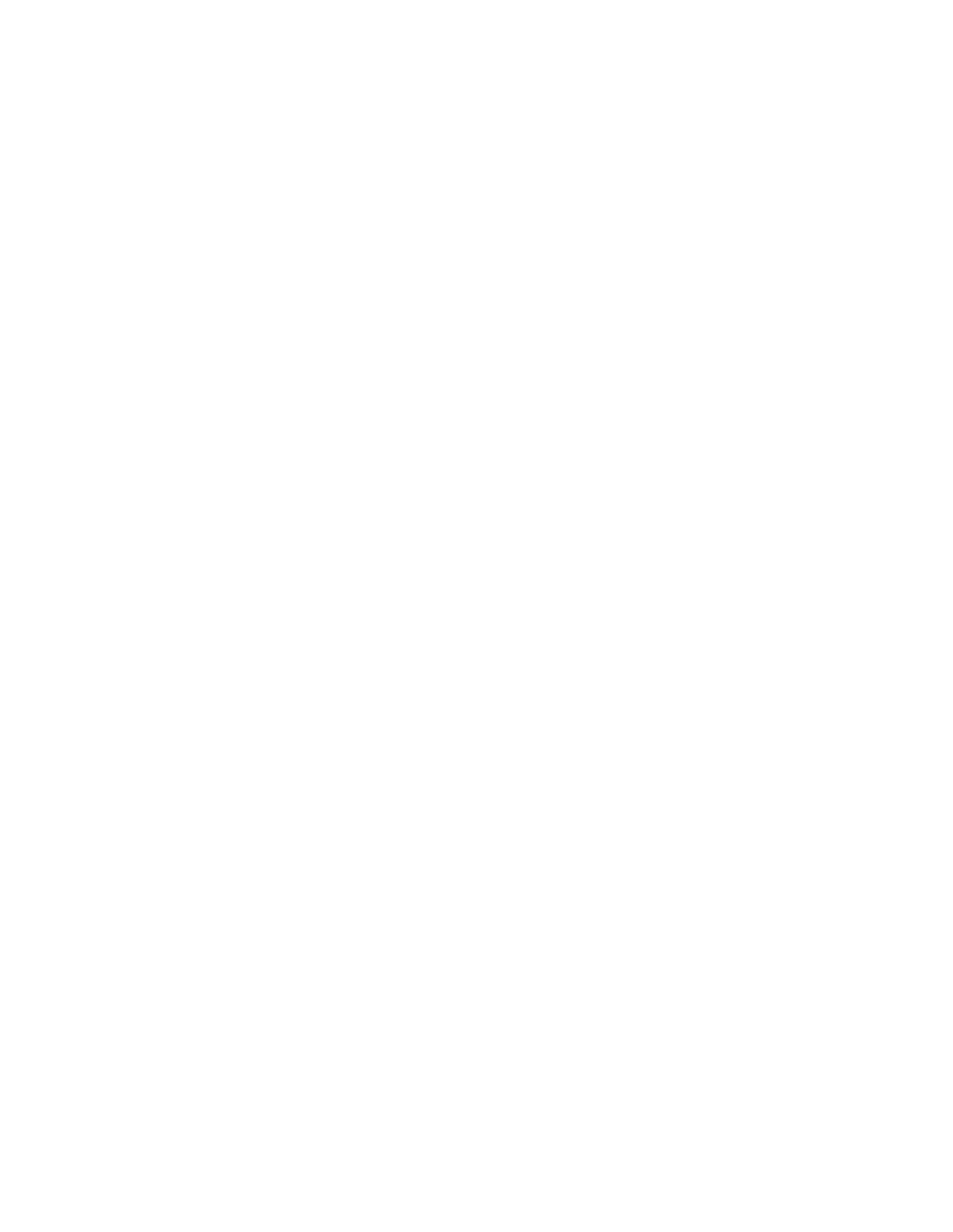# <span id="page-4-0"></span>**An Introduction to Key Concepts in Health Economics for Hemophilia Organizations**

Brian O'Mahony, Declan Noone, and Keith Tolley

## **Introduction**

People with hemophilia require lifelong treatment with clotting factor in order to manage frequent bleeding episodes and reduce the risk of joint damage (as well as other potential organ damage) requiring surgery and/or resulting in restricted mobility. The prevention of bleeds with factor concentrate has become standard practice for the treatment of hemophilia.

To date there have been few restrictions on funding and access to new treatments for hemophilia in developed countries. However, a climate change is occurring: as new expensive products come to market, healthcare payers wonder whether costs can be controlled without major detriment to patients. As a result, the areas of **health technology assessment**\* (HTA) and evidence-based medicine are increasing efforts to collect data on patient health outcomes and quality of life in hemophilia, and starting to assess the **cost-effectiveness** of different treatments with the aim to control costs into the future. In the U.S.A., **comparative effectiveness research** (CER) may have an impact on the provision of care in the future.

It is challenging to apply health economics to hemophilia due to the relative rarity of the disease, limits to data available (although this is changing as the need for outcomes evidence increases), and the fact that it affects children and their families as well as adults. Hemophilia patient organizations need to develop at least a basic understanding of the economics of hemophilia care and the methodology and terminology associated with health technology assessment. HTAs in hemophilia will only occur in some countries, but hemophilia patient organizations around the world need to be prepared to deal with economic data and arguments. A separate guide will be available later this year that covers the methodology and economic concepts in more detail (Tolley, K. "Health Economics and Haemophilia: A Guide to Methods,*"* forthcoming).

The aim of this monograph is to:

- develop an understanding of the economics of hemophilia treatment;
- develop an understanding of the health technology assessment (HTA) process and its terminology and a basic understanding of the concept of comparative effectiveness research  $(CER);$
- teach hemophilia organizations how to advocate on issues relating to the economics of hemophilia care;
- identify areas where hemophilia organizations can make contributions to the HTA process;
- identify the challenges in applying the HTA process to hemophilia.

This guide may also be useful for patients and patient organizations living in countries where HTA processes are not well developed. With the current global economic crisis projected to continue into the future, national hemophilia patient organizations and clinicians need to develop a greater appreciation of the economics of hemophilia care. The unrestricted availability of replacement therapy that has become the norm in many countries may be more difficult to sustain without the proactive collection of **evidence-based data** by clinicians and experiential data by patient organizations. In our separate and joint advocacy and lobbying activities in the coming years, economics will be an increasingly important criterion. We must have the ability to collect, collate, and interpret the relevant data and understand the economic concepts we will be challenged with in our efforts to improve or maintain therapy. The sort of experience-based information that patients and patient organizations contribute to HTA processes can also be useful in raising public awareness about the impact of treatment for hemophilia and the need for effective prevention and treatment. This data can help make the case for better treatment in a variety of settings including media campaigns, lobbying, or in individual consultations with doctors.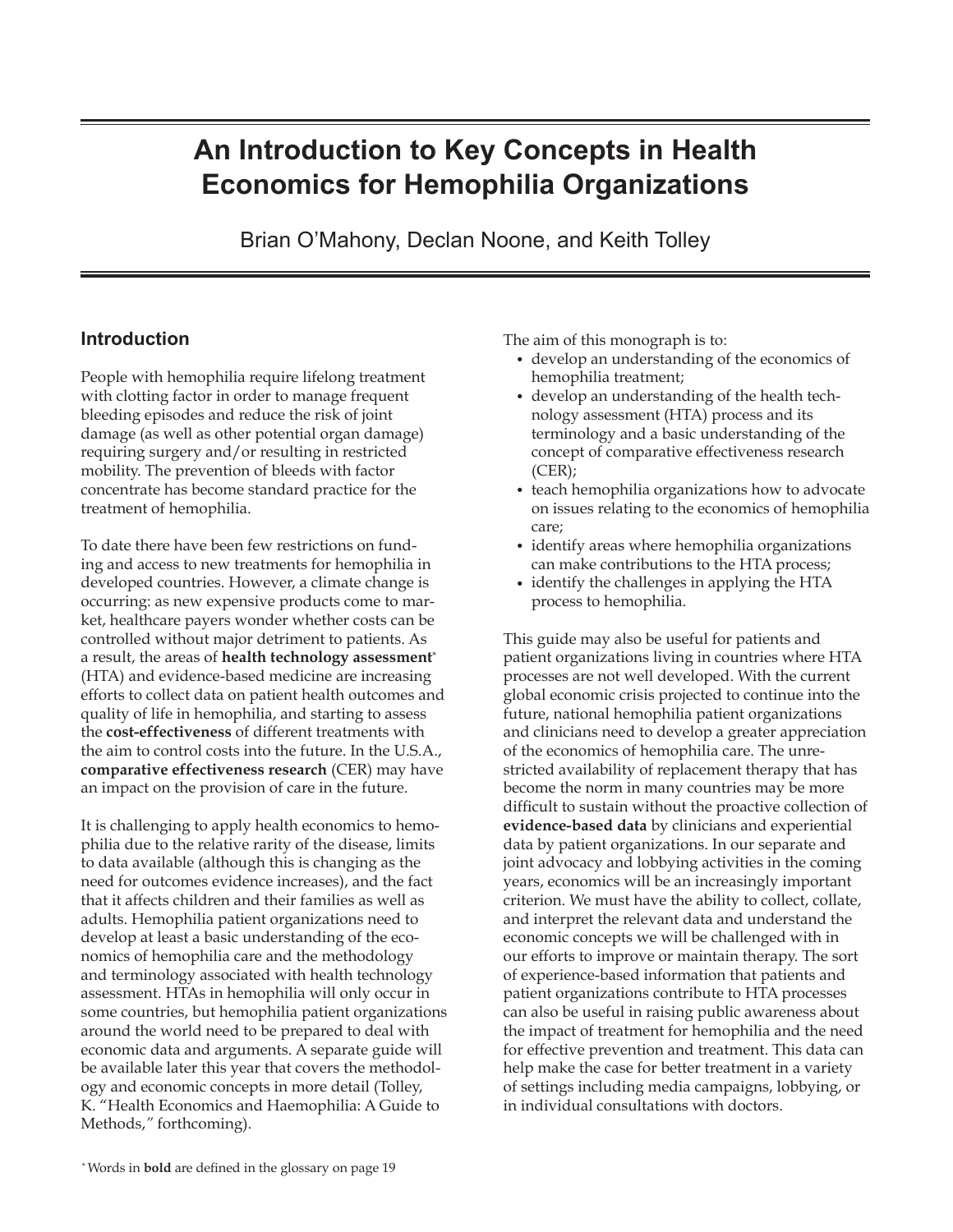<span id="page-5-0"></span>Most European and many other countries now have HTA agencies (listed in Appendix 2). HTAs will increasingly be used not only to evaluate new technologies or therapies but also to decide how to allocate limited **resources** for the treatment of many conditions using existing therapies. Health authorities to date have generally carried out HTAs where the therapy is used by many people in a country (such as statins to lower cholesterol or medications for diabetes) and therefore represents a significant economic burden. Though hemophilia is a relatively rare disorder, the cost of treatment for those with severe hemophilia is relatively high, so it is now starting to appear on the radar screen of HTA agencies as well. In Sweden, for example, a HTA on hemophilia is currently underway. This is not entirely surprising, as factor VIII concentrate is the third most expensive therapeutic product in Sweden (the first being a therapy for rheumatoid arthritis and the second test strips for diabetes; personal communication, Swedish Haemophilia Society). If we look specifically at Sweden as an example, HTAs have been completed in the following areas: migraine, diseases caused by excess stomach acid, asthma, chronic obstructive pulmonary disease and coughs, hypertension, depression, and lipid disorders. There are also ongoing assessments on therapies for diabetes, rheumatism, incontinence and prostate disorder, painkillers, and anti-inflammatory medications. Given these precedents, it is not a major surprise that the HTA authority in Sweden is now examining hemophilia. In Belgium, factor VIII ranked eighth in the list of the twenty-five most expensive therapies.

In this monograph, several of the concepts are illustrated using the example of prophylaxis in hemophilia. This example has not been chosen at random. Prophylaxis for children with severe hemophilia is recognized as the optimum standard of care by, among others, the European Association for Haemophilia and Allied Disorders [1], the Medical and Scientific Council of the National Hemophilia Foundation in the U.S.A., the United Kingdom Haemophilia Doctors Organisation, and the Canadian Association of Hemophilia Treaters. A widely quoted randomized clinical trial in 2007 — the Joint Outcome Study [2] — also supports this therapy. However, prophylaxis is relatively expensive compared to on-demand therapy and health funding agencies are therefore beginning to examine its cost-effectiveness. In particular, the continuation of prophylactic therapy into adulthood will be scrutinized. Though the clinical benefit has been

acknowledged, the merits of prophylaxis are vulnerable from a financial point of view.

## **Health Technology Assessments**

#### **Goals and purposes of HTAs**

The term HTA can refer to any aspect of health care from prevention programmes, to devices, to drugs and procedures. The aim of a HTA is to examine the short and long-term consequences of using a healthcare technology, taking into consideration the medical, social, economic, and ethical issues related to its use. The process is meant to apply a systematic, transparent, and unbiased approach when evaluating health technologies.

HTAs are used differently across Europe. In some countries such as England and Wales, they are used to guide decisions about whether treatments and other technologies should be available on the National Health Service (the publicly-funded healthcare system), based on a judgement of whether they provide **value for money**. In other countries the focus may be less on value for money and more on evidence of **effectiveness**.

A HTA can provide information to support decisions about priorities in health care (i.e. how the total healthcare budget should be allocated) or decisions about whether new treatments should be introduced. For example:

- health authorities thinking of putting in place screening programmes;
- healthcare payers deciding which technologies (e.g. operations, drugs) should be paid for;
- healthcare organizations deciding whether to exclude or implement new treatments;
- healthcare companies deciding whether the benefits of producing new products will justify the cost. (A future relevant example may be long-acting factor concentrates.)

#### **HTAs and advocacy**

Does this mean that decisions on the provision of care should be taken away from clinicians and that the role of patients and patient organizations should be excluded? Should health economists be the ones to decide which treatments are provided based solely on measured economic criteria?

The answer to both questions is a resounding no. There are many layers in decision-making and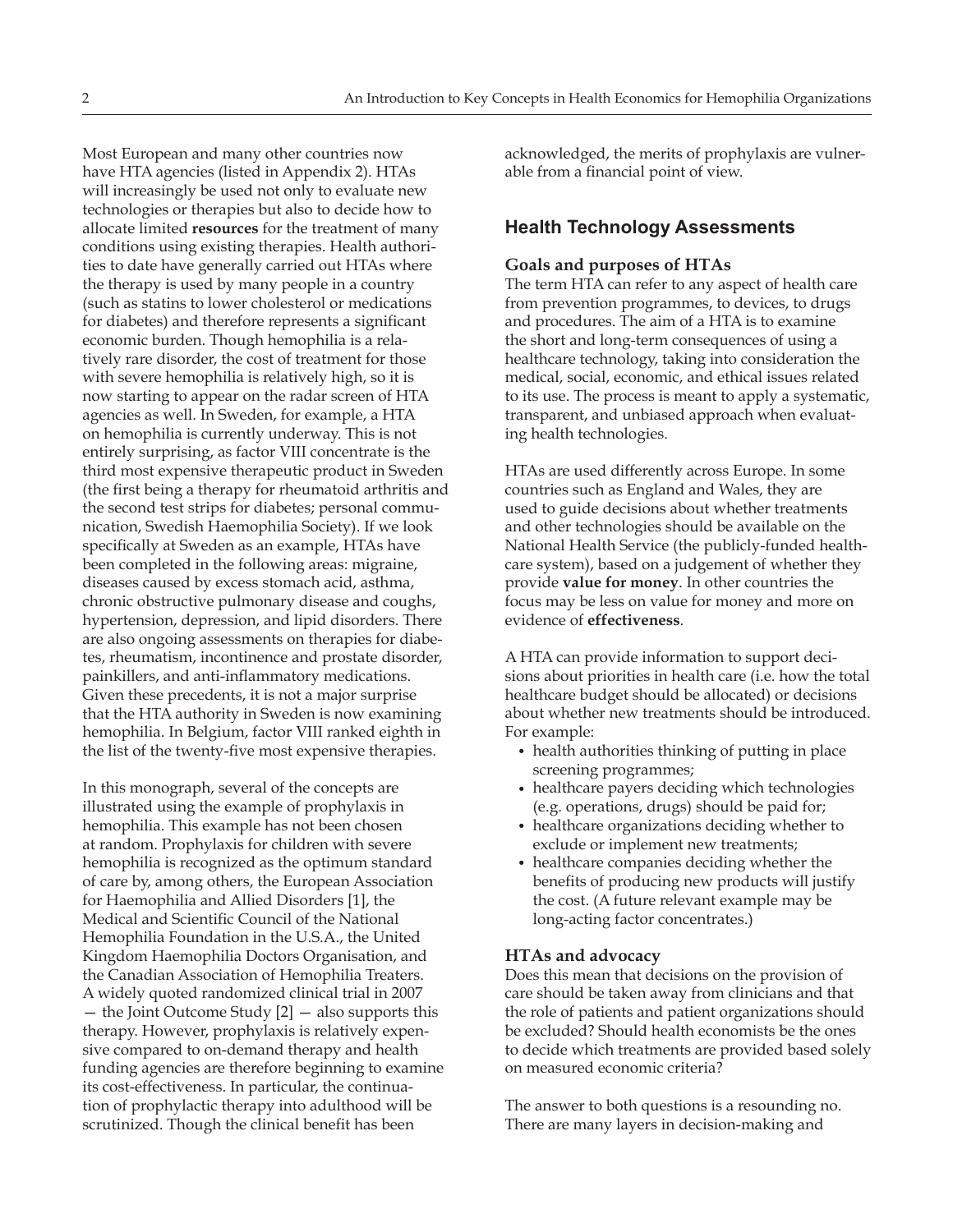<span id="page-6-0"></span>different rationales for therapy. An economic assessment is but one of these.

The rationale for ensuring effective treatments has many components:

- Hemophilia is a rare genetic condition for which effective therapy is available. Treatment can transform the **quality of life** and indeed ensure the very survival of the individual. In the absence of good therapy, the child with hemophilia faces inevitable bleeding, joint damage, and perhaps early death. If he survives into adulthood, he faces arthropathy, pain, loss of mobility, and the inability to contribute fully to society.
- Adequate therapy allows the individual to treat bleeding early or ideally avoid bleeding entirely with prophylactic therapy. This helps to prevent joint damage in most individuals and allows them to get an education, work, and raise and support a family. The individual can contribute fully to society. There are many genetic or serious medical conditions where such a positive outcome is not even remotely possible, even with available therapies.
- In the past, provision of unsafe treatment products led to the infection of thousands of people with hemophilia with HIV, hepatitis B, and hepatitis C. Thousands have died. This catastrophe has resulted in an enormous human cost. It has also resulted in a very high financial cost for treatment, hospitalization, compensation, and inquiries. We should not allow health economists or governments to forget the high cost of providing unsafe or sub-standard treatment.
- Any individual can be born with a condition that is rare or expensive to treat. In a fair and equitable society, individuals and families should not be punished because of this. A Swedish survey [3] clearly demonstrated that taxpayers who understood hemophilia and the benefits of therapy were willing to pay more than the actual cost of both prophylaxis and on-demand therapy for those with hemophilia. This solidarity should be an important aspect of any reasonable society.
- Health economists obviously make judgements solely on economic grounds. Their job is to determine whether the benefits of a therapy or procedure justify the costs. Using the available evidence-based data, processes such as HTAs allow them to make predictions and calculations and, ultimately, decisions on the cost-effectiveness of treatment. However, it

should be remembered that the methodologies they use to do this are themselves very subjective. Techniques described later (including time trade off, standard gamble, or visual analogue scale) are generally based on the subjective opinion of those who are asked the questions (see "Measurement of Health Utilities" on page 11).

• HTAs provide a guide for health authorities on the relative cost-effectiveness of a medical intervention or treatment. The authorities may accept and base their decision on this, but that is not necessarily the case. In Sweden for example, an assessment on therapy for a genetic disease called phenylketonuria (which, if not carefully regulated in infancy, can cause mental retardation) was favourable and the cost was lower than the generally accepted Swedish cut-off cost for therapy. Despite this, the HTA finding was not implemented and the therapy has not been approved. In Ireland, a HTA on the provision of HPV vaccination for girls to prevent cervical cancer showed a relatively low cost, but the vaccination programme was not initiated (this decision has now been revisited).

If hemophilia care is subjected to a HTA, an unfavourable finding is not necessarily going to be implemented. The normal methods of advocacy and government lobbying would continue to apply. However, it would obviously be better if the HTA outcome was favourable. The likelihood of this is enhanced if clinicians and the national hemophilia patient organization understand the process and participate from the earliest possible stage. That is the rationale for this guide.

### **Patient and Patient Organization Contribution to HTAs**

This section examines why patient experience is important. It suggests a framework for patient organizations to contribute to the HTA process by collecting and interpreting experiential (i.e. based on experience) and experimental evidence and data. It should also be noted that even if the HTA process has a negative result, this evidence can be used to appeal the findings. A HTA is *not* a decision; it only informs the decision-making process.

#### **Why patient experience is important**

Although HTAs are used to control costs spent on health care, the results of the HTA generally do not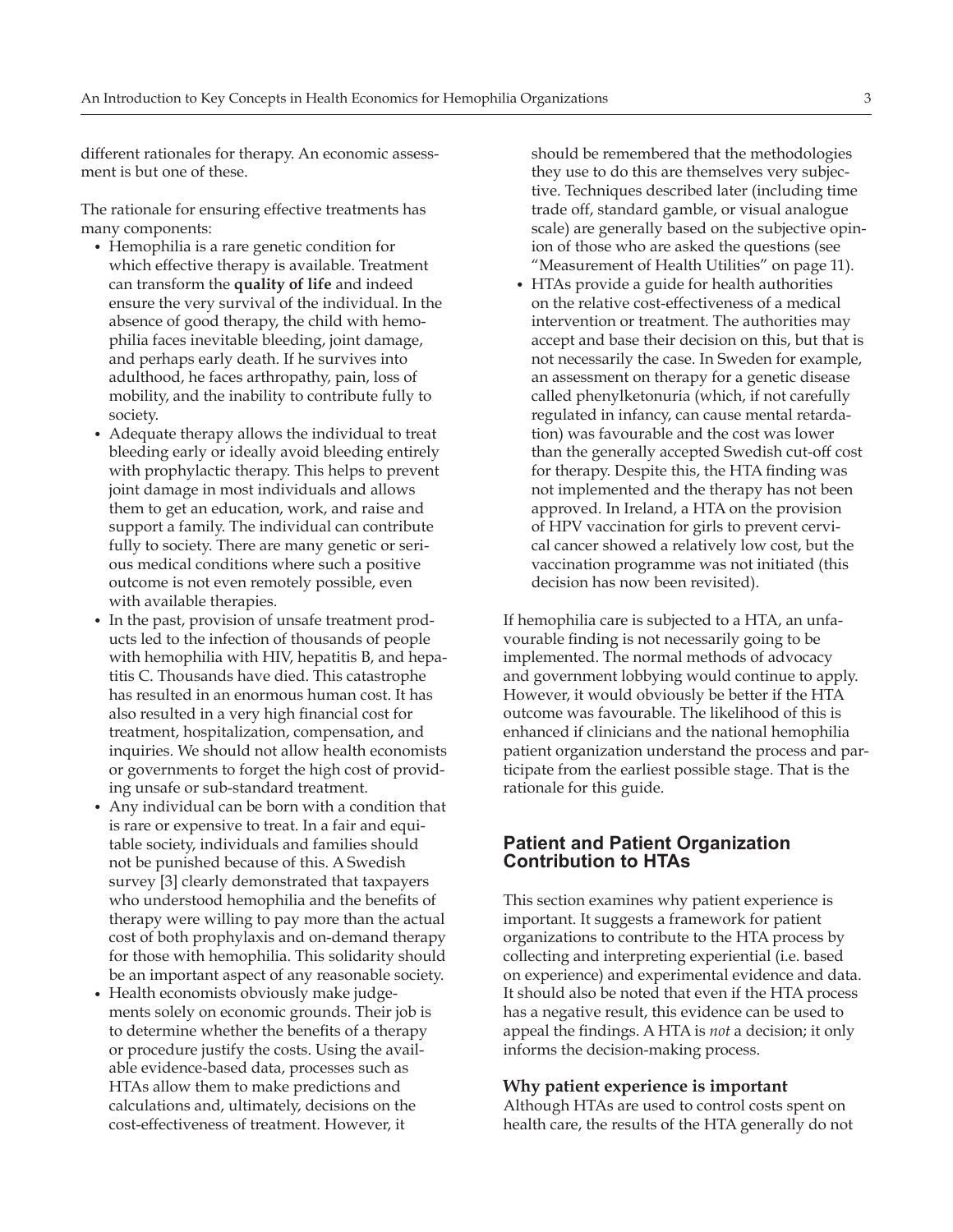<span id="page-7-0"></span>affect the politician or decision-maker directly. The real effects are felt by the patients, caregivers, and in a wider sense the public in general. Therefore, it is essential that the patient perspective is considered in the HTA process.

HTA agencies collect all the available scientific data they believe is needed to make a decision, but the reality of the illness on a day-to-day basis can be overlooked. The only way for the real impact of living with a condition like hemophilia to be understood is for the patients and patient organizations themselves to provide evidence. For example:

- Evidence-based, scientific data may describe treatment regimes in terms of the annual number of bleeds with on-demand therapy versus prophylaxis. However, this information is meaningless unless the person examining it knows what a bleed actually is, what it feels like, and what its impact can be. Describe how much it hurts when a joint bleed is left untreated. Describe the inevitable long-term effects of repeated bleeds into joints or muscles. Point out the very real possibility of life- or limb-threatening bleeds. Point out the real consequences for everyday life (e.g. you cannot go to work/school, or you have to get your wife/partner to help you get dressed).
- Record the amount of time missed from work/ school over a year. Note if you are planning to take time out for medical reasons, such as an operation due to joint damage, and time for hospital appointments. Also note the times you have had problems during the weekend and have had to rest and miss activities with the family.
- Describe the impact a treatment has on daily life (e.g. "it allows my child to sleep over at a friend's house and not be afraid").

*The effect of both the illness and the treatment on all aspects of life is one of the reasons that evidence from patients and the public is so important***.** The patient and the patient organization should focus on explaining their needs rather than advocating for a specific product or treatment.

#### **Patient involvement**

Patient involvement should be evident in all stages of the HTA process. However the mechanism for this involvement will differ between HTA agencies. Some HTA agencies will proactively seek the views of the relevant national patient organization early in the process. Others will not seek this, but will be open to input from the patient organization. It is important

that you determine how your organization can get involved with the HTA agency in your country before a HTA begins on any aspect of hemophilia care. Do not wait until it is too late. Find out from your HTA agency which priority areas they will be examining in the coming year or years. If they are intending to examine any aspect of hemophilia care, get involved early. Contact the agency and ensure they know that you wish to make a submission. Put this request in writing. If they refuse to hear your submission, the proof that you have requested and were denied the opportunity to do so will be a strong advocacy tool in any future campaign against a negative result. Ideally, get involved at an early enough stage to allow your organization to positively influence the specific areas that will be examined. If you can influence the questions, you are more likely to influence the outcome. The sooner there is patient involvement in the process, the better. Getting involved late in the process and answering the HTA agency's questions is not as effective as being involved from the start and helping them decide which questions to ask in the first place. The outcome of a HTA may be negative or positive, but you can only influence the decisions taken if you are involved in the process. If the HTA result is negative, it will be much easier to lobby the government and point out the flaws in the decision if you have firsthand knowledge of how the decision was made.

As this process is relatively new and more and more countries are using these methods, it is important to take a proactive approach.

- Start now by learning about the methods used in other countries to do a HTA. Appoint someone within the patient organization who has an interest and encourage them to develop their knowledge.
- Find out about your national HTA agency and what HTAs they have planned.
- Every country has a different approach to conducting a HTA and uses different methods. Learn about the approach and the background to the methods they are using.
- If you are asked to be involved in the process, get involved if you have the resources. If resources are unavailable, look to other organizations that have been through the experience. Use the same people and build up knowledge now. This is a complicated process with specific terminology. Token representation will not be useful.
- If the HTA process does not ask for patient involvement, contact the agency carrying out the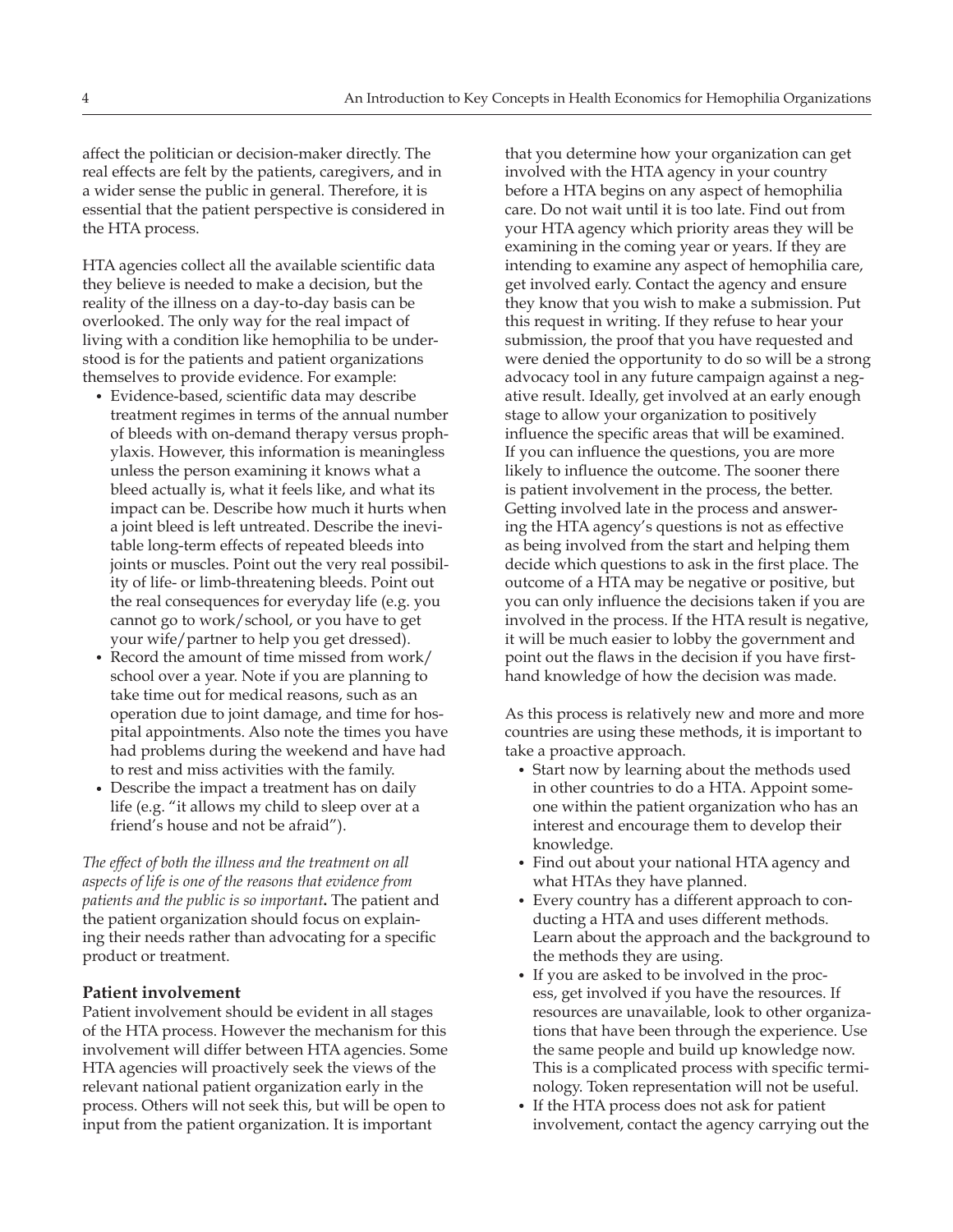<span id="page-8-0"></span>assessment and offer your help. People like you who might be directly affected by the assessment have an important perspective to provide. You should explain the experience you have (with the clinical situation and/or the technology) and the relevance of what you are able to contribute. If necessary, lobby for involvement.

• Do NOT wait to be contacted by the HTA agency if you are aware that a HTA on hemophilia will take place in your country. Contact them and politely but firmly insist that the views of the national hemophilia patient organization must be considered by the HTA panel or you will view the process as fundamentally flawed.

#### **Providing patient evidence**

Different HTA agencies will accept patient evidence in different ways. Most have a panel of experts that a patient and/or the patient organization will meet with to discuss the important aspects of patient needs. There are two main ways in which patient evidence can be used to contribute to a HTA. The first is through the patients (and/or caregivers) talking directly about their own lives and how the illness affects them on a day-to-day basis. This can humanize the condition for the HTA panel. Those who are chosen to speak should be able to make their message clear to academic and other professional experts. Present the two or three key messages you want to deliver at the beginning and then elaborate with concrete examples. Return to reinforce the key messages at the end of your allotted time. This type of presentation should be factual, anecdotal with real case examples, and non-emotional.

Patient evidence might include:

- the impact of a bleed, either short or long-term;
- a description of symptoms;
- symptoms that are difficult to live with;
- the limitations hemophilia imposes on daily life, ability to work, social life, enjoyment of family and friends;
- the impact on a person's mental health;
- activities that people living with hemophilia find difficult;
- whether the illness prevents people from fulfilling their chosen role in life;
- the degree of pain due to bleeding episodes and joint damage; how the pain interferes with daily activities, whether pain medication needs to be taken regularly;
- the aspect of the illness that patients find most difficult.

The second way in which patient evidence can be accepted by the HTA agency is through the patient organization/ hemophilia society. The patient organization should start gathering evidence through qualitative research, which describes views and opinions. Patient organizations may also collect statistical data or quantitative research. The patient organization can group trends and present an overall picture that a single individual cannot convey. Considering the cost of hemophilia treatment, this information is not only valuable in preparation for a HTA, but it is also extremely useful when advocating to governments on any aspect of hemophilia care in which economic considerations may play a role.

Patient organizations should survey members, caregivers, and healthcare providers regularly about such issues as:

*For a HTA on a proposed new therapy:*

- What patients and carers expect from a new treatment.
- What benefits the treatment brings. • How the benefits compare with those of existing treatments.

*For a HTA on existing therapy:*

- How it helps affected people fulfil their chosen role in life.
- How important the benefits are to the patient.
- The outcomes from treatment they value the most.
- How the benefits impact on patients' daily life.
- What unwanted effects the treatment causes, such as risk of inhibitors.
	- **How the unwanted effects compare with** those of other treatments.
	- **How the unwanted effects are balanced** against the potential benefit.
- What would happen to patients if there was limited or no access to the treatment.
- How patients and carers value the treatment.
- How easily the treatment fits into patients' daily life.
- What the impact of treatment is on a person's psychosocial wellbeing.
- What the financial impact of the treatment is in terms of:
	- cost of travel to hospital;
	- loss of earnings;
	- cost of paying a carer;
	- financial impact on the individual and family (for example, if a child is denied access to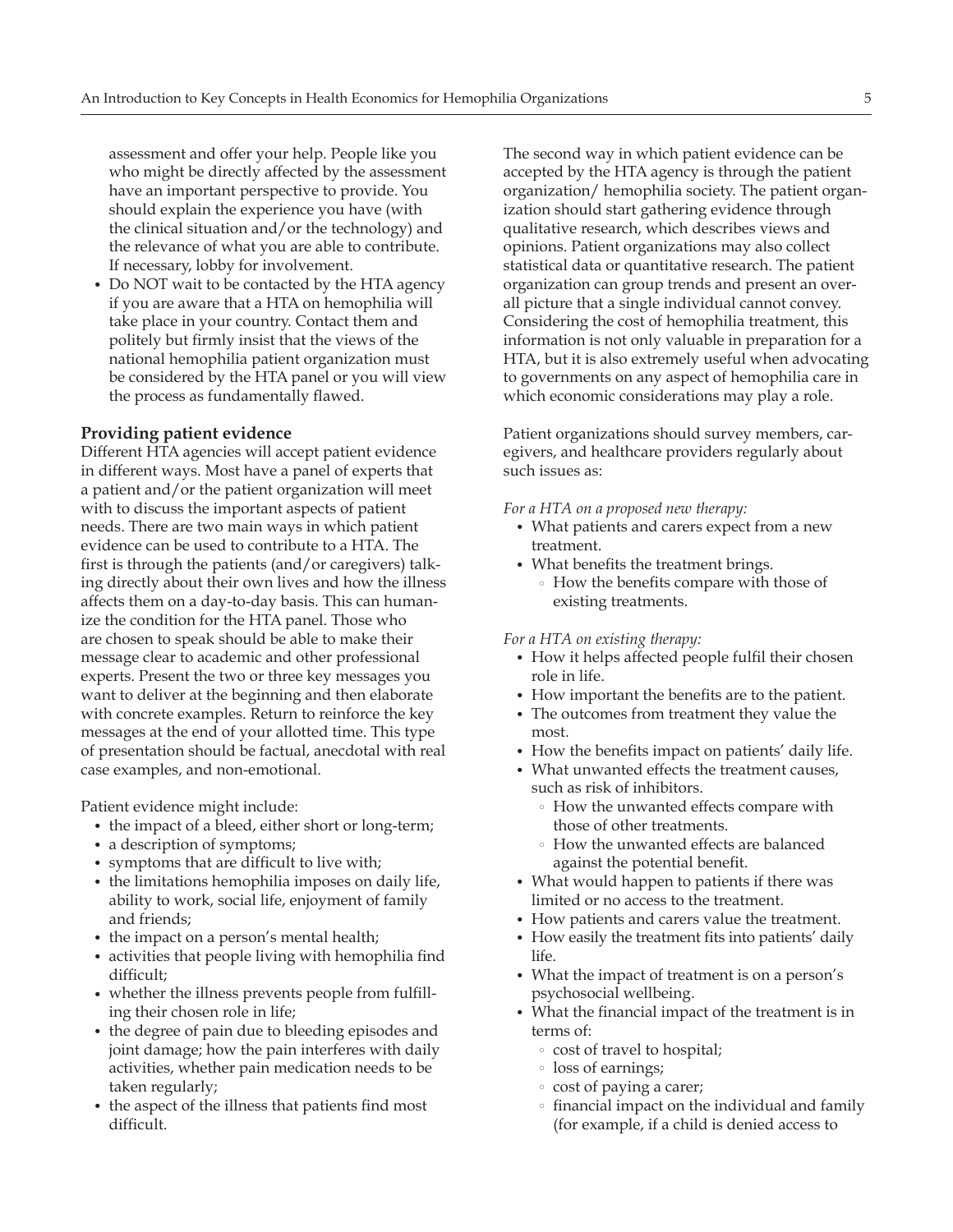<span id="page-9-0"></span>optimal treatment, a parent may have to stop working to look after them).

- What impact treatment has on the caregiver:
	- taking time off work to care for the patient;
	- paying for a carer for the patient;
	- paying for childcare because the patient cannot look after the child/children;
	- financial hardship because they reduce their working hours;
	- watching the patient/child suffer.

Once the appropriate information is collected, all the documentation that the patient organization will provide should be put together in a comprehensive report for the HTA agency. This will be added to the evidence-based data the agency will have gathered from journals and other publications and with the assistance of the clinicians and the pharmaceutical companies who provide the therapy. The report from the patient organization needs to be planned clearly and concisely. The report should contain items such as:

a) Why the contribution of the patient is valid:

- the experience of the individual and the organization submitting the evidence;
- who the organization represents;
- the services the organization provides;
- focus group results and surveys undertaken, statistical analysis from your own country and then outside the country.
- b) Commentary on existing data:
	- clinical trials: positives and negatives;
	- comparison of methods;
	- a perspective on the well-known evidencebased data.
- c) Experience of the illness:
	- symptoms: a description of a bleed, quotes on the pain;
	- effects on daily living: arthritis, pain, work, etc.
	- short and long-term impact on length and quality of life: HIV, hepatitis C, vCJD risk;
	- psychological and sociological effects of the illness;
	- deformities due to bleeds.

d) Impact of the treatment:

- benefits of the treatment: prophylaxis, home treatment;
- impact on everyday life: school/work, pain, exercise;
- psychological and sociological effects of the treatment and of not having the treatment;
- comparisons of countries with more/less access to treatment;
- financial impact of lack of treatment.

## **Working in partnership**

In a HTA process, patients are not the only group that have a legitimate interest in the results of the assessment. Insurance companies, scientific societies, clinicians, hospitals, and industry will all have their own interests, and some of those interests will be shared with the patients. Ideally, the key hemophilia clinicians in the country will cooperate with the patient organization and submit an agreed report to satisfy the requirements for evidence-based data. The hemophilia patient organization should liaise closely with the clinicians. The organization should be aware of the evidence-based data that is being submitted and should familiarize themselves with the key arguments and data. The organization should cooperate with the clinicians in studies, surveys, or data collection designed to strengthen the case being made. They should also share with the clinicians the experiential data they plan to submit. The highest possible degree of cooperation and coordination between the clinicians and the patient organization will help optimize the probability of a positive outcome from the HTA process.

The patient organization should also use the extensive network of the World Federation of Hemophilia (WFH), the European Hemophilia Consortium (EHC), and other relevant international organizations to provide them with additional data, resources, or argumentation. Contact other hemophilia societies who have gone through this process, as well as other organizations in your country that have gone through the HTA process. These organizations can be an invaluable source of feedback and advice on how to approach the process and the HTA panel in your own country.

## **Key Concepts in Health Economics and Cost-Effectiveness**

**Health economics** is concerned with the utilization of limited resources (monetary, human, etc.) to cover all the treatments and interventions that improve the health of a society. For example, the amount of money is limited by a budget, but the amount of a nurse's time is limited by the working hours in a day.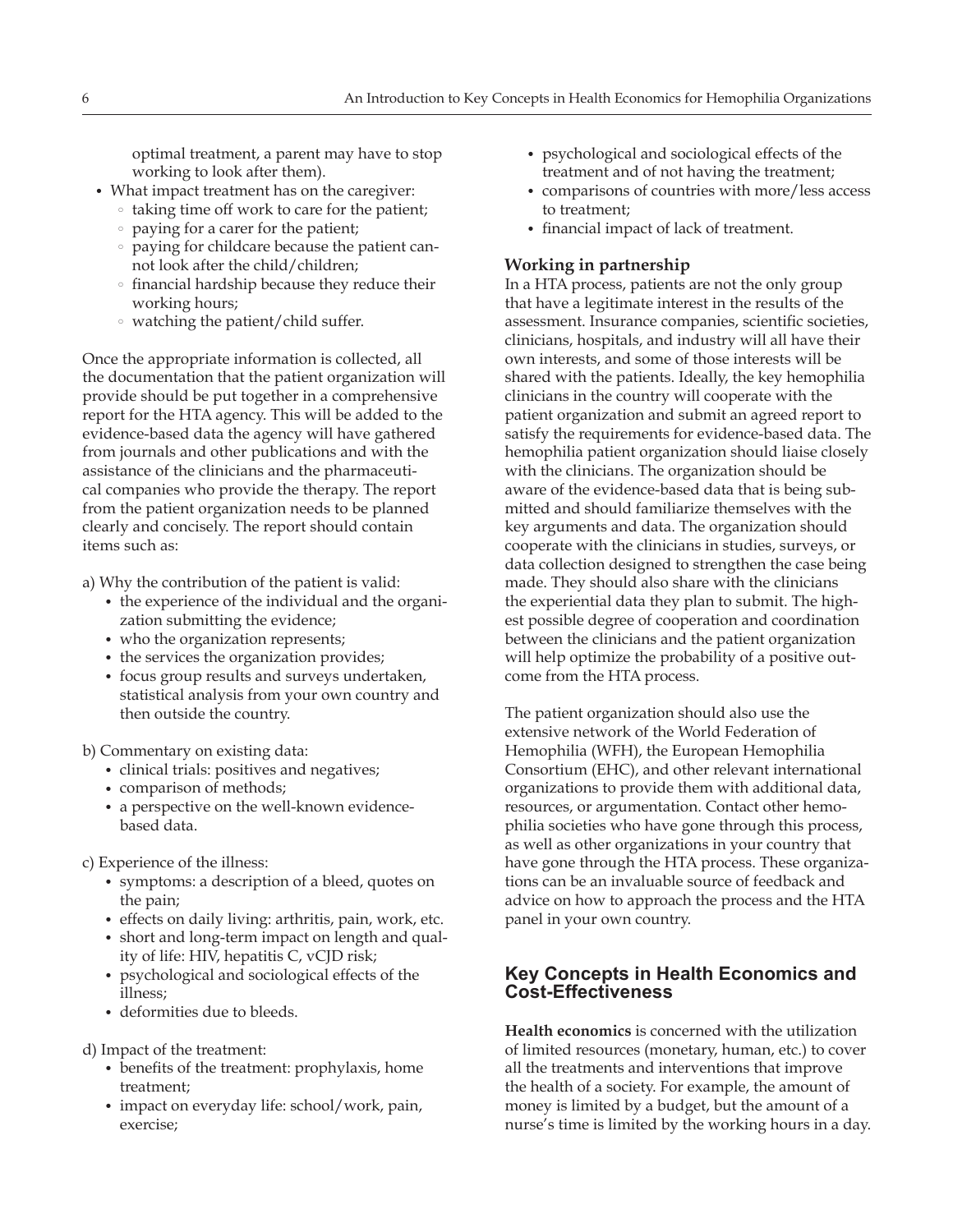<span id="page-10-0"></span>More nurses could be employed, but the demand for healthcare will always outweigh the supply of such resources. Therefore, this leads to *a selection process by which some treatments and patient groups receive resources and others do not. This is called rationing of healthcare resource use.*

Rationing (or resource allocation) can be determined on the basis of criteria such as age or ability to pay, or on the first-come, first-served principle. Health economics and **cost-effectiveness analysis** help make rationing decisions primarily according to "efficiency" criteria. The principle of **efficiency** is not about minimizing costs but about allocating the resources available to produce the maximum benefit. This is not used to discriminate between individuals but to maximize overall welfare in a society. To achieve this aim, *health economists use cost-effectiveness analysis to identify which treatments produce the greatest population benefits for the resources available.* 

Cost-effectiveness analysis is used to determine value: the value of the resources (both paid and unpaid) used to provide treatment and care, and the value of the health benefits to a population of patients as a result of this treatment. The time that a nurse or doctor spends treating a patient with hemophilia can be simply valued according to the market salary paid for that time. However, the time spent by a child with hemophilia and the family member transporting that child for treatment is not paid, but has a value (for example, value of time lost from school or work). A treatment, such as home treatment, that can reduce these costs by allowing the doctor or nurse to perform other tasks and/or reducing patient/family absenteeism from school/ work has a value that can offset the additional costs associated with the treatment. Likewise, the benefit in health-related quality of life associated with the control of bleeding episodes has a value to the person with hemophilia and to others, including family members. *It is the purpose of cost-effectiveness analysis to quantify the value of these costs and benefits.* The key issue and controversy concerns what should be included within the value framework for the **economic evaluation**. This is considered in greater detail later in this monograph.

One final key concept to introduce is **equity** (justness and fairness). A treatment that is not cost-effective may still be selected if society places an extra value on its benefits because of who (or how many) experiences the health improvement. For example, a

society may consider it fair for children or the elderly to have greater access to treatments and associated health benefits than other segments of the population. Also, in many countries, an additional value is placed on the benefits from **orphan or ultra-orphan drugs** for rare conditions. Patient organizations working in hemophilia have a lot of experience with ensuring just and fair access to effective treatments and can help make sure that equity factors are considered within any assessment of the cost-effectiveness of hemophilia treatments.

#### **Introduction to HTA terminology**

As mentioned previously, HTAs have very specific terminology. An important aspect of learning about HTAs is understanding this terminology and using it effectively in everything from planning experiential data collection, to reviewing published papers, to presenting information to the HTA panel.

#### *Outcomes, utilities, and QALYs*

An **outcome** is the impact or result of a test or treatment on the health of a patient. Outcomes can be expressed in clinical terms (e.g. number of patients who fully recover from an illness, number of hospital admissions, number of bleeds avoided), in life years (e.g. the number of years of life a person gains from treatment), or, most commonly, in **quality-adjusted life years (QALYs)**, which combine the impact of treatment on both expected length of life and quality of life.

A **utility** generally refers to the value individuals attach to different outcomes (usually health). A utility can also mean a patient's preferred outcome. Utilities are expressed on a scale of 0-1, with zero being equivalent to death (or worst possible **health state**) and one being perfect health. Table 1 illustrates this concept using the example of headache/ migraine.

Utility scores can be used in the calculation of QALYs to compare the length of time spent in different health states. As mentioned above, the QALY measure combines survival outcomes with a utility for the health-related quality of life (HRQOL) associated with remaining **life expectancy**. QALYs are often measured in terms of a person's ability to perform activities of daily living and their freedom from pain and mental disturbance. They are measured by patients, or observers with knowledge in the area, who rate these various states in relation to the specific disease.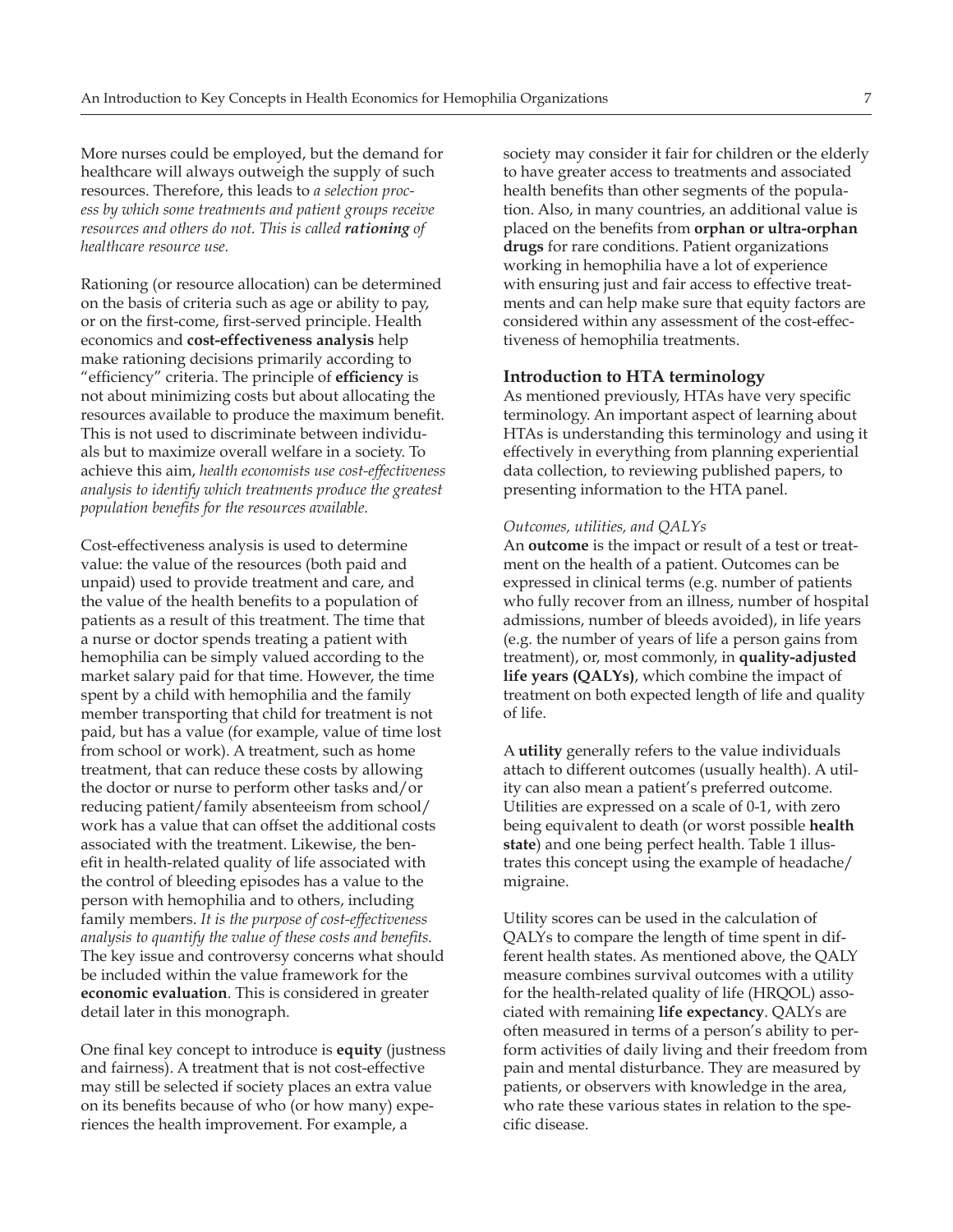## <span id="page-11-0"></span>**Table 1: An illustrative graphic of the 0–1 scale with examples of possible heath states (using the headache/migraine related example) corresponding to each score.**

| <b>Utility</b> | <b>Health state</b>                       |
|----------------|-------------------------------------------|
| 1              | <b>PERFECT HEALTH</b>                     |
| 0.9            | Normal health                             |
| 0.8            | Headache once a week                      |
| 0.7            | Migraine once a week                      |
| 0.6            | 3 migraines per week                      |
| 0.5            | Daily migraines                           |
| 0.4            | Regular severe migraines                  |
| 0.3            | Regular severe migraines and other pain   |
| 0.2            | Regular pain (including severe migraines) |
| 0.1            | Constant migraines and pain               |
| n              | <b>DEATH</b>                              |

More specifically, QALYs are calculated by multiplying the number of years of life a person would gain as a result of a treatment by the utility score associated with the health state they would be living in for those additional years. Basically this means that a year of active, normal life gained as the result of a treatment is rated higher than a year of living with reduced quality of life (such as being in extreme pain or being in hospital).

Using Table 1 as an example, a person who experiences migraines three times a week would have a utility score of 0.6. If they were to live another 10 years in this state, this would in fact represent  $10 \times 0.6 = 6$  QALYs. Now suppose a treatment became available that could reduce the number of migraines this person experiences to, say, only one a week (utility = 0.8). Assuming the person were still to live for 10 years, this would correspond to eight QALYs (10 x 0.8), which means the treatment led to a gain of two QALYs.

#### **Evaluation of cost-effectiveness**

There is no single approach to performing costeffectiveness analysis. In fact, there are a number of variables. A good example is the first box in Figure 1, perspective. The perspective determines which

values (for costs and benefits) will be taken into account in the evaluation of cost-effectiveness. The most common perspectives adopted are the healthcare payer and the society perspectives. There are differences in the approach used by HTA agencies. For example:

- In the U.K., the National Institute for Health and Clinical Excellence (NICE; the HTA agency covering England and Wales) and the Scottish Medicines Consortium (SMC) measure health effects using the concept of QALYs. Both agencies assess costs from a healthcare payer perspective when evaluating the cost-effectiveness of pharmaceuticals. In this framework, the QALY measure focuses on the outcome for the patient and does not, for instance, additionally examine the benefits for other family members/carers (such as less time missed at work due to having to care for the individual). In recognition of the fact that end-of-life treatment is often more expensive (for example with advanced cancer), treatments that benefit patients at the end of life may often be recommended even if they have a relatively higher cost per QALY.
- In Sweden and the Netherlands, the HTA agencies ( TLV and NVTAG/CVZ respectively) also adopt QALYs as the primary outcome measure, but unlike the U.K. and several other countries, the perspective of society, not the healthcare payer, is used for evaluating the cost-effectiveness of pharmaceuticals. Hence, costs and benefits to family members, carers, and to the economy (e.g. economic productivity) are taken into account.
- In Germany, use of cost-effectiveness analysis by the national HTA agency (IQWIG) to support reimbursement decision-making and guidance is still in the process of development but will not use the QALY. Instead, they will use clinical outcome measures (e.g. bleeds avoided, surgery avoided) to compare healthcare technologies within a specific disease area.

The rationale behind the use of the QALY is that it is a generic measure that can be used to compare the cost-effectiveness of treatments across diseases. Cost-effectiveness analyses in which the QALY is used are called **cost-utility analyses** (CUA).

Box A is an example of how a QALY is calculated and used to demonstrate cost-effectiveness.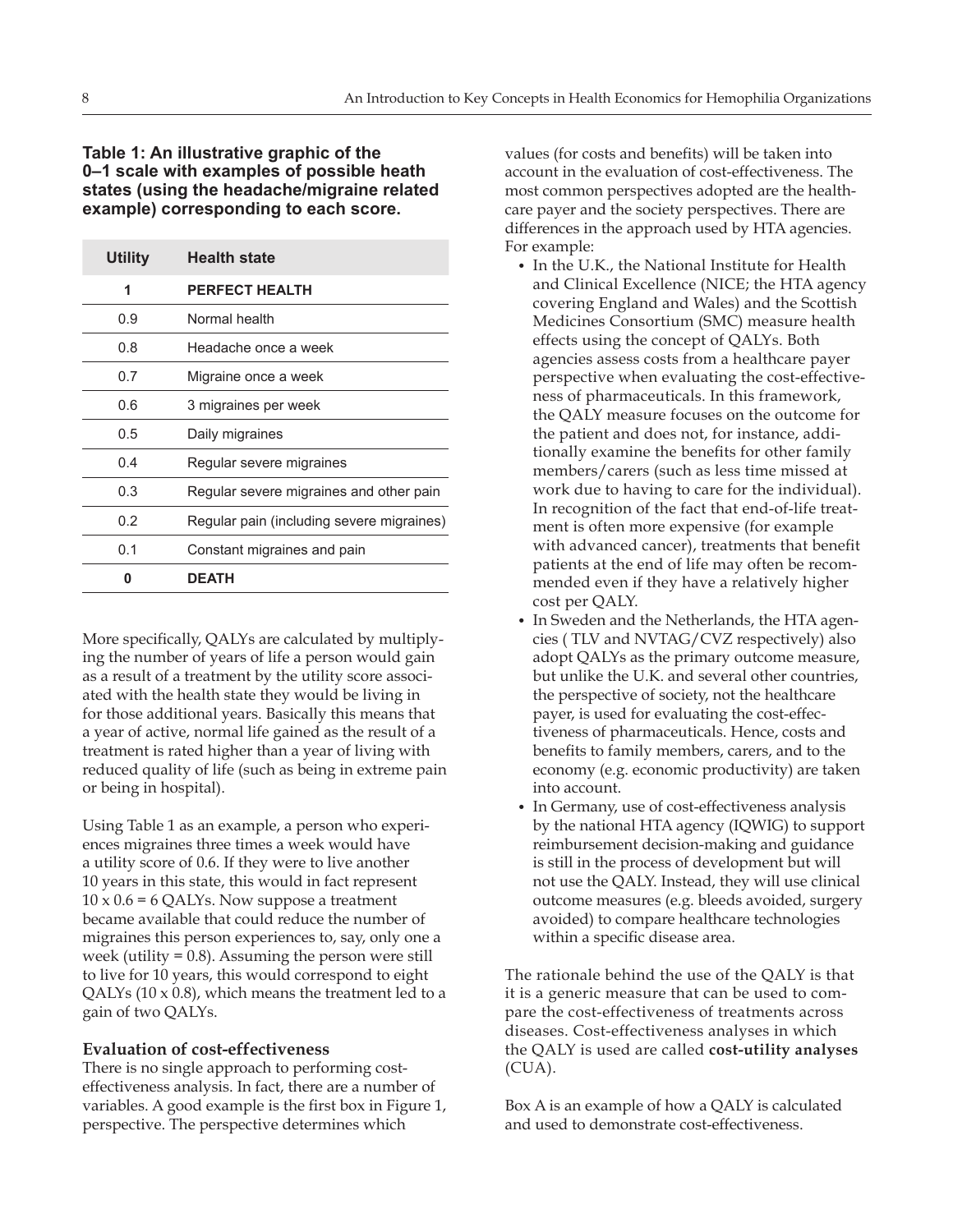<span id="page-12-0"></span>

**Figure 1: The basic cost-effectiveness framework**

How can we tell whether a treatment is cost-effective using the QALY approach? This depends on the value placed on each QALY gained in the country where the evaluation is being performed. In the U.K., NICE and SMC use a benchmark of €23,000-€34,000 per QALY gained. In Sweden, the benchmark used is closer to €50,000, although it can vary based on factors such as the severity of the disease. In general, these benchmarks have been arbitrarily set but can be argued to reflect the willingness to pay of healthcare payers (in the U.K.) or society (in Sweden) for health benefits. The benchmark is higher in Sweden, which may be due to this greater focus on societal values. Although the QALY approach has been adopted as the main measure for cost-effectiveness, there are a few issues with the concept.

The point was made earlier in the monograph that these values are subjective. An examination of the data using clinical measures such as the number of bleeds avoided annually or increased ability to work or attend school because of the therapy provided should also be considered.

Key issues to consider in relation to QALYs, costeffectiveness, and hemophilia are:

• Just how robust is the measurement of utilities and QALYs?

- Whose perspective is included when measuring costs and QALYs? Whose values count?
- What costs are included?
- How much uncertainty [in clinical effectiveness data] is acceptable?
- How are health benefits/QALYs that occur in the future valued?

### **Box A: Calculating the QALY and cost-effectiveness**

**A hemophilia patient who has several bleeds per month may have a utility score of 0.5 (on the scale of 0-1), which is quite a poor quality of life. If they live for the next 10 years with this quality of life, the QALYs they get are five (10 x 0.5). A treatment that could prevent bleeds could increase the quality of life score to close to normal (say 0.9). So, then they would get nine QALYs (a gain of four QALYs).**

**To calculate cost-effectiveness, we work out the additional net costs of treatment and divide them by the additional benefits — the QALYs gained. So if over a 10 year period the extra net costs of treatment are €60,000 per patient (for four extra QALYs gained), then the cost per QALY gained would be €15,000.**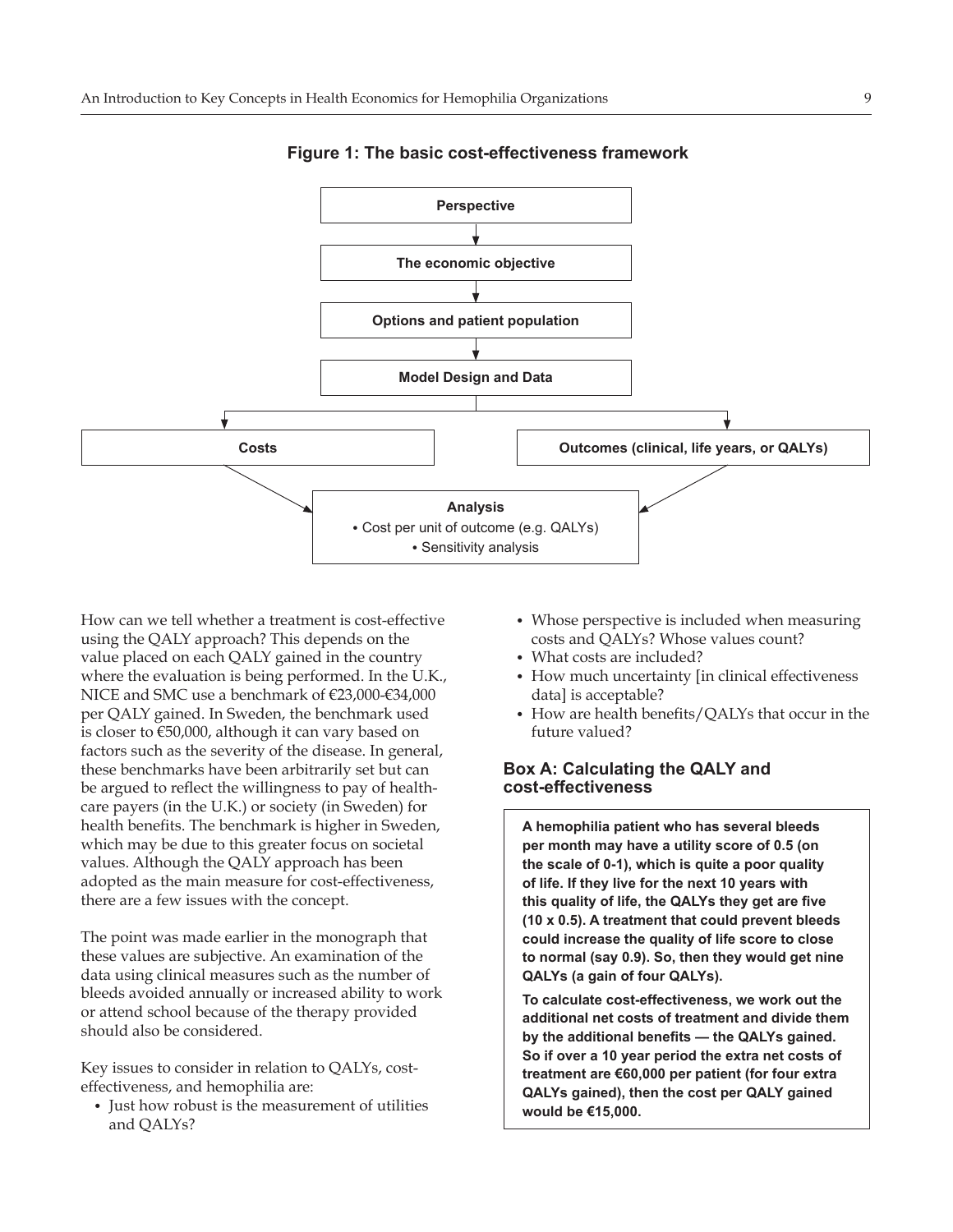<span id="page-13-0"></span>The last two points are explored further in the next section (see points 1 and 3).

#### **Challenges for HTAs in hemophilia**

In the course of a HTA, the main challenges that patient organizations and health professionals working in hemophilia could be involved in addressing are:

1. **The limits to the clinical and outcomes data available.** For example, in relation to prophylaxis, there is just one published randomized study comparing prophylaxis with on-demand factor VIII therapy [2]. This study was conducted in young boys aged under 30 months who were followed up to the age of six years: 93% of boys in the prophylaxis group had normal joints compared to 55% of the on-demand treatment group. This study had good duration of followup but was limited in patient numbers (n=65 in total). Additional clinical evidence and studies are needed to provide essential data to improve the robustness of cost-effectiveness analyses. Trials designed with health economic objectives in mind (i.e. to collect quality of life and resource use/cost data) would be valuable.

HTA bodies and decision makers can be reminded that hemophilia falls within the definition of a rare or **orphan disease** and as such there are limits to the ability to conduct large studies in this field. Also, specific groups such as those patients with inhibitors are even rarer. This should be taken into account by HTA bodies when considering the feasibility and uncertainty that is inherent in clinical and economic studies of orphan conditions. There is ongoing debate among health economists about the feasibility and validity of economic evaluation of orphan diseases.

- 2. **The lack of a standard approach to utility measurement for QALYs and limited availability of appropriate utility data relevant for hemophilia.** Further data is required on the quality of life, in particular utilities, associated with ondemand and prophylaxis treatment in children and adults with hemophilia A.
- 3. **The weighting of future benefits.** Therapy such as prophylaxis in hemophilia confers obvious immediate benefits to the individual but also very large future benefits. Most

economic evaluations discount the future benefits of current therapy too severely, especially for conditions such as hemophilia. The concept of discounting is based on the assumption that health benefits in the future have a lower value than current health benefits from treatment or a health intervention. For conditions such as hemophilia, therapy such as prophylaxis for children has a clear current value to the child in preventing bleeding episodes, but it also has a substantial future benefit as the damaging consequences of repeated bleeding, such as joint damage, will generally be avoided and quality of life will be improved. Health economic evaluations generally value these future quality of life benefits for hemophilia patients at a lower rate than current benefits, in the same way we might value future costs at a lower rate than current costs for other conditions.

The discount rate is the rate at which you discount the potential future benefits accruing from current therapy. An annual discount rate is applied to costs and QALYs. The selection of appropriate discount rates by HTA bodies for health economic evaluations seems to be fairly arbitrary and varies by country. In the U.K., NICE applies an annual discount rate of 3.5%. In the Netherlands, a lower rate of 1.5% is applied. Setting the annual discount rate too high inevitably leads to a higher estimate of the cost of therapy.

- 4. **The inclusion of the societal perspective.** It is important for economic analyses in hemophilia to adopt a society perspective with all key values captured. This may include the recognition that any child may be born with a lifelong, relatively expensive to treat medical condition, but the individual or family should not suffer unduly because of this.
- 5. **Incorporating equity considerations.** A strong case can be made for expanding or weighting the QALY to bring certain equity considerations associated with hemophilia care into account (e.g. children are affected, it is a genetic disorder, it is very rare).

In all the above areas (and others) there is room for patient organizations and health professionals working in hemophilia to raise the level of debate with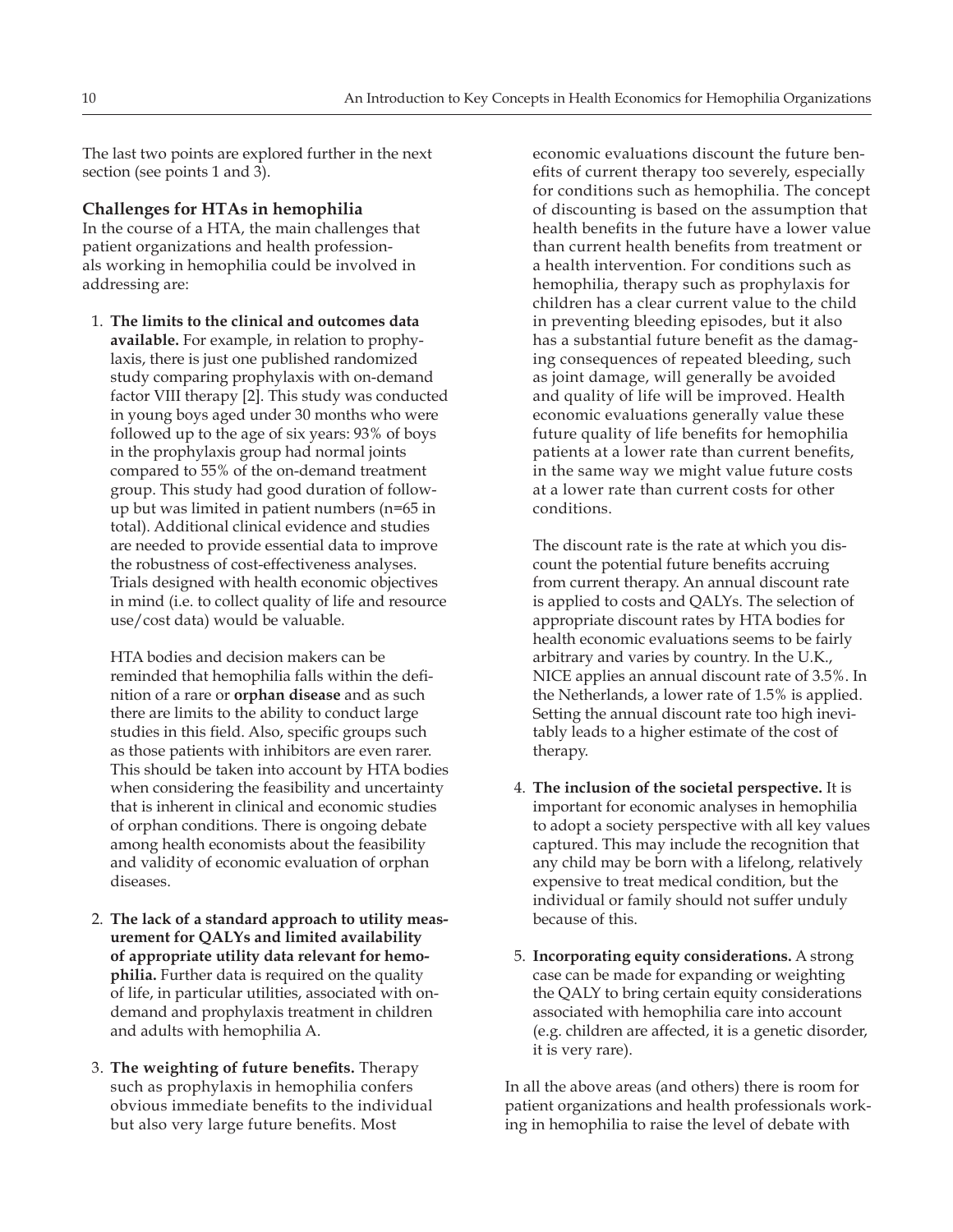<span id="page-14-0"></span>HTA bodies charged with estimating the cost-effectiveness of interventions for hemophilia patients.

## **Measurement of Health Utilities**

Utility measurement is the core of the QALY, but also the most controversial aspect. The basic method of utility measurement within a cost-effectiveness analysis consists of two main aspects:

- a) A clear and accurate description of the key attributes of the health states or outcomes that impact on health-related quality of life.
- b) Valuation of those health states/outcomes on the 0–1 utility scale.

There are two main approaches to the measurement of the utility: direct and generic measurements.

Direct measurement consists of a set of methods by which utilities for disease and/or treatment-specific health states and outcomes are directly valued by patients or members of the public. In contrast, generic measurements consist of a variety of questionnaires that measure patient utility for general aspects of health, such as level of mobility, level of anxiety, or ability to perform usual activities. Within each category there are a number of different techniques available, none of which tend to produce the same results [4].

#### **Direct measurement techniques**

The main direct measurement techniques used in HTAs are the standard gamble (SG), time trade-off (TTO), and rating scale (also called the visual analogue scale or VAS). A short explanation of each of these techniques is provided in Table 2. Each technique has advantages and disadvantages. SG and TTO are better measures of preference, but VAS has the advantage of simplicity. Each of these measures is completed by either patients with the disease or health state of interest, carers/parents, or members of the public.

There are some challenges with these methods, such as accurate description of the health states. It is difficult to draw up descriptions that capture the key quality of life and other affects for the health states that would not be considered biased (i.e. exaggerating the impact) by HTA agencies and decision-makers.

#### **Generic utility questionnaires**

These are questionnaires that capture patient responses to questions relating to general aspects of health, such as level of mobility, level of anxiety, or ability to perform usual activities. Overall, the instrument that is most popular with HTA agencies is the EQ-5D (also known as the EuroQol), but other instruments used include the Health Utilities Index (HUI) and SF 6D [5]. A short description and

| <b>Valuation method</b> | <b>Description</b>                                                                                                                                                                                                                                                                                                                                                                                                                                                                                                                     |
|-------------------------|----------------------------------------------------------------------------------------------------------------------------------------------------------------------------------------------------------------------------------------------------------------------------------------------------------------------------------------------------------------------------------------------------------------------------------------------------------------------------------------------------------------------------------------|
| Standard gamble (SG)    | Respondents are asked to specify the likelihood of accepting a gamble resulting in either perfect<br>health (for life) or death, rather than experiencing a health state (e.g. five bleeds per three months)<br>for certain for life. For example, they might accept the gamble if there were a 60% probability of<br>perfect health, so the utility for the bleed health state would be 0.6 (60% divided by 100%).                                                                                                                    |
| Time trade-off (TTO)    | Respondents are asked to specify the amount of time of perfect health they would give up to avoid<br>a longer time with the health state in question (e.g. five bleeds per three months). For example,<br>assuming a scenario of 10 years in the health state (i.e. experiencing five bleeds per three months,<br>followed by death), the individual might be willing to give up four of those years to be in perfect health<br>(followed by death). The utility for the health state would be 0.6 (10-4=6 years divided by 10 years). |
| Rating scale (VAS)      | Respondents are simply asked to place a mark for the health state on a visual analogue scale from<br>0-100, with $0 =$ death and 100=perfect health. A utility of 0.6 for the five bleeds per three month<br>health state means the respondent placed the mark at 60 on the scale (rescaled so that 60=0.6).                                                                                                                                                                                                                           |

#### **Table 2: Direct measurement techniques for utilities**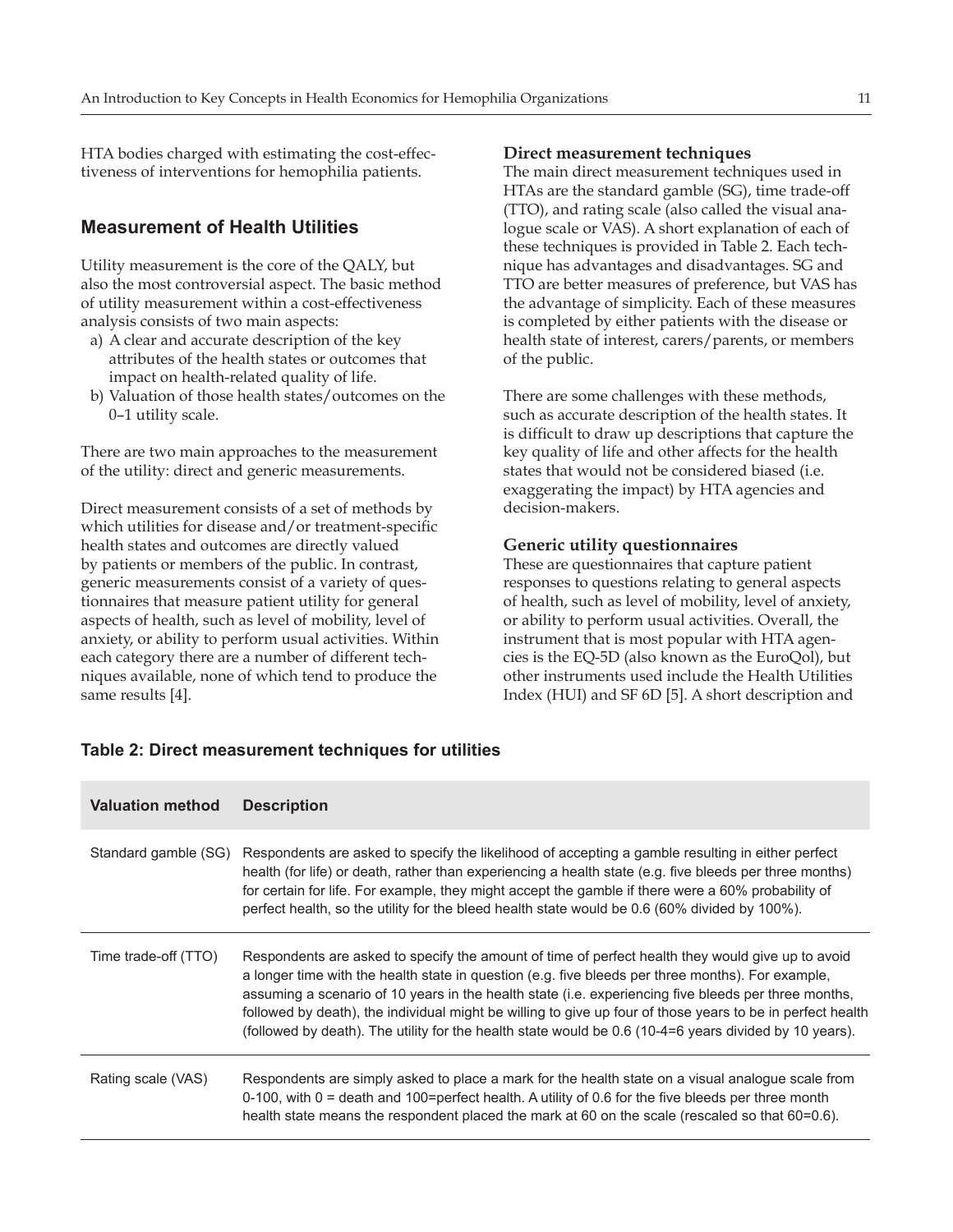<span id="page-15-0"></span>comparison of these instruments is provided in Table 3. Each technique has strengths and weaknesses for use with different disease areas. For example, the EQ 5D may be more useful for severe conditions, whereas HUI may be better for sensory disabilities (e.g. impaired vision).

Generic utility questionnaires are even more subjective given the fact that the rating tables are based on the subjective opinions of people not affected by the condition. For example, if a person with hemophilia completes an EQ-5D questionnaire, the utility value this gives you is based on a time trade-off exercise that has been conducted among members of the public with limited or no specific knowledge about hemophilia. Further details on the methods of utility measurement can be found in the monograph *What are health utilities?* [6].

## **Cost-Effectiveness Analysis in Hemophilia**

In Europe, debates on the issue of HTAs and their use for drug access decisions are increasing in frequency. Some of the questions in relation to hemophilia that could be asked by HTA agencies over the next five years are:

1. Is it cost-effective to provide prophylactic use of

factor VIII or factor IX for severe hemophilia or is on-demand a more cost-effective therapy?

- 2. Is provision of prophylactic therapy for adults with severe hemophilia cost-effective?
- 3. Is recombinant clotting product cost-effective compared to plasma-derived products?
- 4. Is prophylaxis for patients with inhibitors cost-effective?
- 5. Will new recombinant factor VIII products, which have an extended **efficacy**, offer good value for money compared to existing recombinant products such that they should be reimbursed?

The first and second questions are most likely to be examined earlier, especially in relation to treatment of adults with primary prophylaxis. Therefore it is worth examining these in some detail (see "The prophylaxis example", below).

Question three is arguably the least likely to be addressed first in the developed world, given the history of HIV and hepatitis, but it may come in time. Question four covers an area of growing cost and payer interest: the cost-effectiveness of different products for the treatment of joint bleeds in hemophilia patients with inhibitors to factor VIII. The last question has not been relevant to date, but as new products come to market offering increased benefits

#### **Table 3: Comparison of three popular generic utility instruments**

| <b>EQ-5D</b>                                                                                                                                                     | SF <sub>6D</sub>                                                                                                            | HUI                                                                                                    |
|------------------------------------------------------------------------------------------------------------------------------------------------------------------|-----------------------------------------------------------------------------------------------------------------------------|--------------------------------------------------------------------------------------------------------|
| • 5 health domains ( <i>mobility</i> ,<br>self care, usual activities, pain/<br>discomfort, anxiety depression)<br>• Utilities based on TTO methods              | • 6 health domains (physical<br>functioning, role limitation,<br>social functioning, pain,<br>mental health, vitality)      | • 7-8 health domains<br>(HUI3) (speech, vision,<br>ambulation, dexterity,<br>emotion, cognition, pain) |
| • Valued by general population<br>(in several countries)<br>• Only adult version currently validated                                                             | • Derived from the validated generic<br>quality of life questionnaire SF36<br>• Based on SG methods                         | • Based on SG methods<br>• Valued by general<br>population (in Canada)                                 |
| • Has a greater range of scores than SF 6D<br>• May lack sensitivity due to fewer domains,                                                                       | • Valued by general<br>population (in U.K.)                                                                                 | • Includes a version<br>available for use in<br>children (HUI2)                                        |
| especially in less severe health problems<br>• Quick questionnaire to complete<br>• Ceiling effects found (large percentage<br>of respondents report no problem) | • Only adult version<br>currently validated<br>• Floor effects found (large proportion<br>of respondents report low scores) | • Has stronger emphasis<br>on sensory elements<br>than other instruments                               |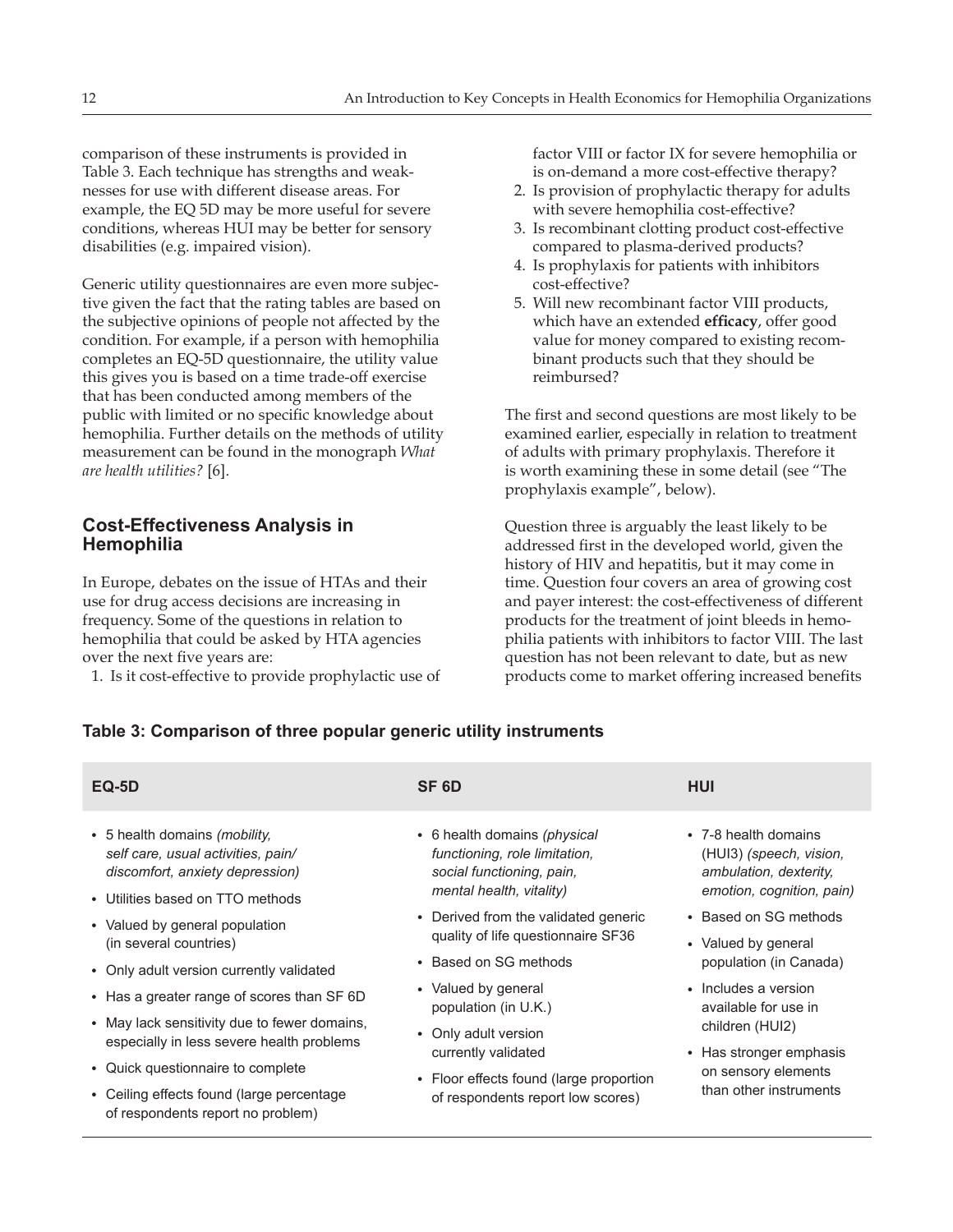<span id="page-16-0"></span>(such as less frequent infusion) at a potentially higher cost per unit, they will have to be shown to be cost-effective. These products may well be subjected to an innovative HTA process specifically designed for new or novel therapies.

#### **The prophylaxis example**

Prophylaxis is the optimal therapy for children with severe hemophilia. This has been recognized from the results of the Joint Outcome Study [2], which demonstrated that prophylaxis in children was associated with an 83% reduction in joint damage. Prophylaxis has been widely used in Sweden for many years as the preferred therapy for both children and adults. Prophylaxis prevents many of the debilitating joint and muscle bleeds associated with on-demand therapy. It may also play a role in reducing the risk of intracranial bleeding and in reducing the risk of inhibitor development [7]. It clearly enhances quality of life [8].

Prophylaxis as optimal therapy for severe hemophilia is one of the principles of hemophilia care supported by the European Association for Haemophilia and Allied Disorders (EAHAD) [1]. These principles in turn have been endorsed by both the WFH and the EHC. The European Division for the Quality of Medicines (EDQM) also stated that prophylaxis in adults should also be considered (personal communication, Prof. P. Giangrande, B. O'Mahony). Prophylaxis is widely used as the optimum therapy in many countries. In a survey of 19 European countries in 2009, ten countries made prophylaxis available to all children with severe hemophilia and a further four countries made prophylaxis available to 50-75% of children [9]. The countries where prophylaxis was not available to children were those with substandard access to treatment and a low gross domestic product per capita.

The majority of the published health economic studies have focused on comparing the costs and clinical outcomes (bleeds and surgery/hospitalization avoided) associated with the use of primary prophylaxis with factor VIII concentrate for severe hemophilia A and on-demand treatment. These studies date back to the mid 90s, but it wasn't until 2002 that the first cost-utility analysis of primary prophylaxis with QALYs as the outcome measure was published [10]. The general conclusion from the studies is that primary prophylaxis is clinically superior (in terms of reducing bleeds and reducing need for surgery) and produces better health-related

### **Table 4: Cost per QALY estimates of FVIII prophylaxis in hemophilia A**

| <b>Study</b>        | Cost per QALY estimate $(E)$ |
|---------------------|------------------------------|
| <b>Miners, 2009</b> | 41,000                       |
| <b>Miners, 2002</b> | 50,000                       |
| Roosendaal, 2007    | 230,000                      |
| Risebrough, 2008    | 320,000                      |
| Lippert, 2005       | $1.24 - 2.21$ million        |
|                     |                              |

quality of life outcomes compared to on-demand treatment of severe hemophilia A, but this comes at (significant) additional cost.

The cost-utility studies in prophylaxis have used similar health economic modelling approaches, but come up with remarkably different results. There have been at least five such studies published [10-14] showing QALY estimates of factor VIII prophylaxis in hemophilia A (Table 4).

It is worth examining the different QALY cost estimates for prophylaxis with these studies and the reasons why the cost per QALY varies to such a large extent. Some of the reasons may include:

- the duration of the study;
- the assumed number of bleeding episodes annually with on-demand therapy;
- the assumed cost per unit of factor concentrate;
- the discount rate applied to the future benefits of current therapy.

Typically, HTA agencies heavily discount the future benefits of current therapy. As discussed, prophylaxis in hemophilia has current benefits for the individual, but also very real and significant future benefits. These should not be discounted by the process. A child being treated with prophylaxis will derive great benefit during his adult life, as he should be able to avoid joint and muscle damage, get a good education, employment, and live a normal lifespan with a near-normal quality of life.

Clearly, it would be difficult to make a strong case for prophylaxis in adults if the **incremental cost**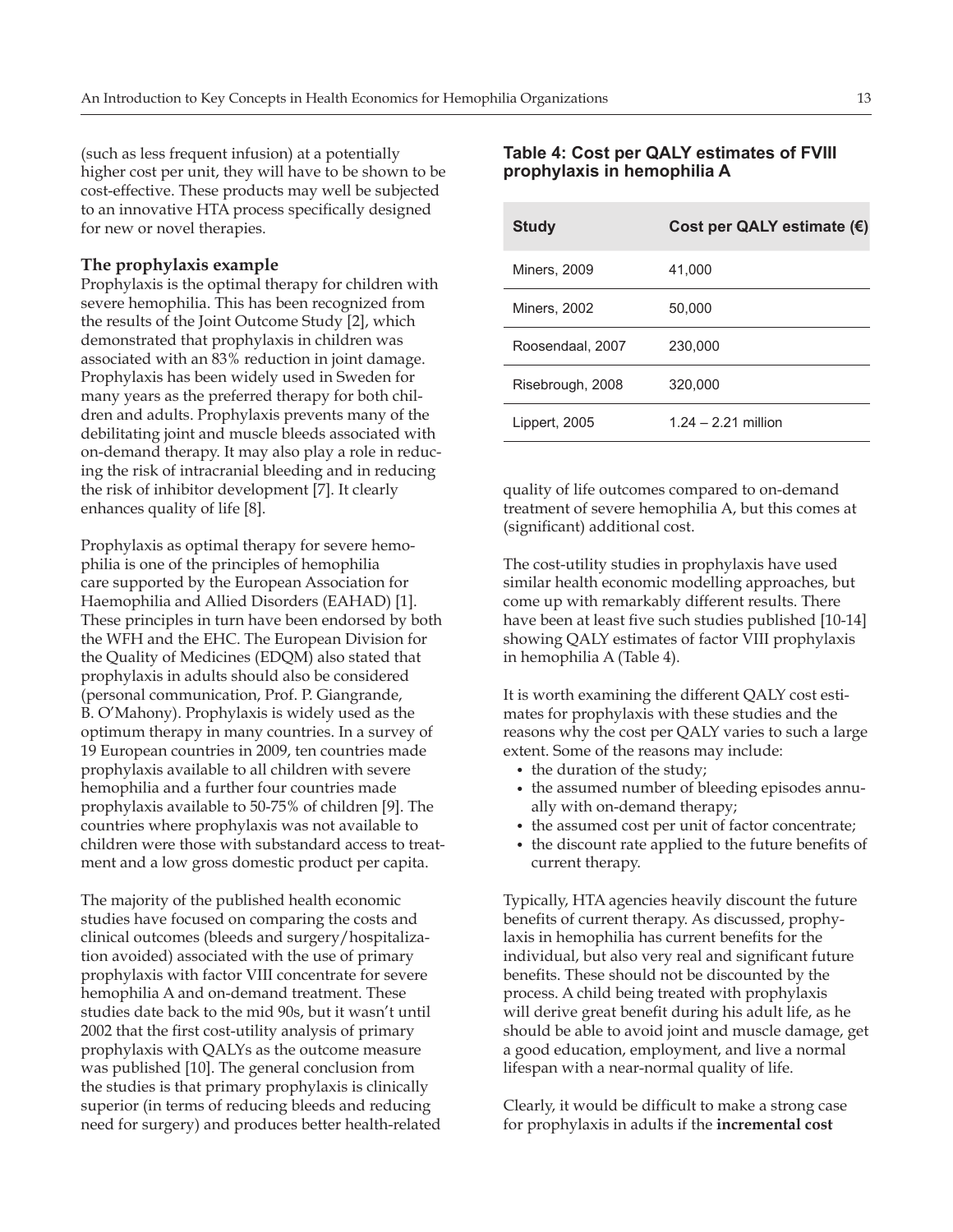<span id="page-17-0"></span>**(ICER) per QALY** can be in excess of  $\epsilon$ 2 million, as in the Lippert study [11]. There are a number of possible reasons why this figure is so high. This paper examined a short time period of only one year, which is insufficient to take into account long-term outcomes. The difference in the quality of life measured with on-demand therapy (0.7427) compared to prophylaxis (0.7754) was also extremely small (Table 5). This small difference means that the additional cost appears remarkably high.

To demonstrate how we arrive at the incremental cost per QALY using the Lippert study as an example:

- A utility value (QALY) of a person under 30 in Germany with on-demand treatment (HIV negative) is 0.7427 and costs €85,451.
- A utility value (QALY) of a person under 30 in Germany on prophylaxis (HIV negative) is 0.7754 and costs €157,972.
- The difference in cost is  $\epsilon$ 72,521, for 0.0327 of a QALY (0.7754-0.7427). The incremental cost of a full QALY ( $E$ 72,521 divided by 0.0327) is therefore **€2,217,768**.

If however, using the same data, we look at the cost per bleed avoided**:**

- A person under 30 with on-demand treatment has an average of 16.8 bleeds a year at a cost of €85,451**.**
- A person under 30 on prophylaxis has an average of 5.9 bleeds a year at a cost of €157,972.
- The difference in cost is  $\epsilon$ 72,521, but by using prophylaxis, the individual avoids 10.9 bleeding episodes per year. The cost per bleeding episode avoided is **€6,653**.

This is a much lower and more readily understandable figure. The impact of a single bleed can be devastating if it is, for example, a central nervous system or other life-threatening bleed. It can be lifealtering if it is limb-threatening. At the very least, it will cause acute pain, loss of short-term function, and possibly add to the long-term joint or muscle damage, which may limit the individual's ability to fully participate in society. This is without considering the disruption and anxiety caused to the individual, their family or carer, and the impact on their education and employment.

In Canada, the Risebrough study [12] showed a cost per QALY for primary prophylaxis versus ondemand treatment for children aged up to 6 years of over \$500,000 CAD (€320,000). In this study, prophylaxis was associated with a utility (QALY) value of 0.95 and on-demand with a surprisingly high value of 0.875.

The 2009 update study [13] by Miners et al., (updating an economic analysis published in 2002) shows a base case cost per QALY gained for lifelong primary prophylaxis of £37,000 (€41,000), an improvement from the initial 2002 estimate of £46,500 ( $€51,000$ ) [10]. This is still above the usual **cost-effectiveness threshold** approved by NICE in the U.K. of £30,000, but not excessively so. This study discounts the future benefits of current prophylactic therapy to a lesser extent. In addition, the utility (QALY value) associated with prophylaxis in a 30-year-old (0.87) showed a greater difference when compared with on-demand therapy (0.66) than was seen in the Lippert study [11]. This larger difference translates into a much lower incremental cost per QALY of €41,000.

| <b>Study</b>                        | <b>Utility for on-demand</b><br>health state (mean) | <b>Utility for prophylaxis</b><br>health state (mean) | Incremental cost per<br><b>QALY gained prophylaxis</b><br>vs. on-demand (in $\epsilon$ ) |
|-------------------------------------|-----------------------------------------------------|-------------------------------------------------------|------------------------------------------------------------------------------------------|
| Miners et al., 2009 (U.K.)          | 0.66                                                | 0.87                                                  | 41.000                                                                                   |
| Risebrough et al., 2008<br>(Canada) | 0.87                                                | 0.95                                                  | 320,000                                                                                  |
| Lippert et al.                      | 0.7427                                              | 0.7754                                                | 1,240,000 - 2,210,000                                                                    |

## **Table 5: Utility estimates for prophylaxis and on-demand treatment from three published studies**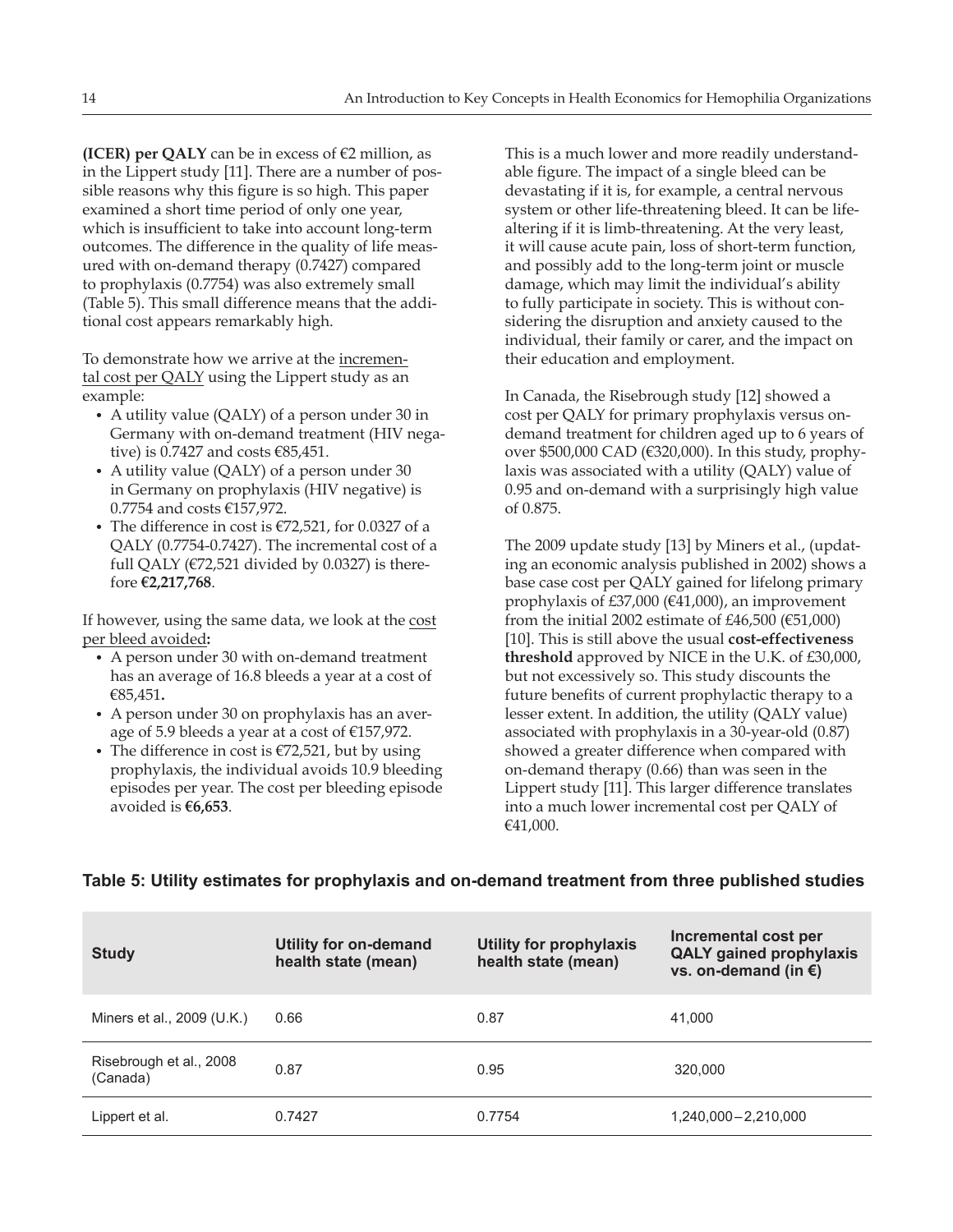<span id="page-18-0"></span>The difference in the utility values between prophylaxis and on-demand therapy seen with the Miners study seem to the authors to be more realistic, and they certainly correspond to a far greater extent with the results of the study of young adults conducted in Sweden, Ireland, the U.K., and France [15]. This study found an average utility value on prophylaxis of 0.93 when compared to 0.73-0.76 for on-demand therapy. The treatment costs were not examined in this case, so the ICER per QALY could not be calculated. However we would expect it to be much closer to the figure seen in the Miners study than what was found in the Risebrough or Lippert studies.

There is reason for hope (given also other arguments relating to equity and other special circumstances of hemophilia care) that primary prophylaxis would not be instantly dismissed as cost-ineffective by HTA bodies such as NICE. However, if future health economic analyses were to produce results similar to those in the Canadian or Lippert studies, there would be less cause for optimism. It is likely that HTA agencies will use similar approaches to the economic modelling used in the U.K. [10] and Canadian [12] studies.

Recently, as mentioned above, the Irish Haemophilia Society, in conjunction with the Swedish, U.K., and French societies, collected experiential data comparing prophylaxis, on-demand, or combined treatment in 20–35 year-old males with severe hemophilia [15]. Medical and psychological data were collected from 58 males (average age 27.5 ± 4.7 years) in a phone survey. As part of this survey, an EQ-5D questionnaire was filled out. This survey had five broad questions and the utility values were then read from a chart. Values ranged from 0 (death) to 1 (perfect health). The survey demonstrated that people with severe hemophilia in Sweden in this age group spent a significantly higher percentage of their life on prophylaxis, reported lower presence of target joints, less major bleeds, and significantly lower mobility problems. Respondents from Sweden had an average utility of 0.93, which is a better quality of life compared to respondents from Ireland (0.76), the U.K. (0.73), or France (0.73). Respondents on prophylaxis reported fewer bleeds per year (mean = 3) compared to on-demand treatment (mean = 26) or on-demand treatment with intermittent periods on prophylaxis (mean = 20). They also reported lower presence of target joints and significantly lower mobility problems based on the EQ-5D. On-demand treatment was associated

with more days missed at work (mean = 33 days) compared to those on prophylaxis (mean = 3 days) or on combined treatment (mean = 11 days). Sixteen people reported having no target joints, fifteen of whom lived in Sweden. Prophylaxis started at an early age and continuing into adulthood resulted in less bleeding, less damage to joints, and less time missed at work. Prophylaxis increased mobility and the ability to do everyday activities and improved the health-related quality of life of people with severe hemophilia.

This type of experiential information is vital for societies to collect. This is the type of information that should be put in a report or submission from the patient organization and then discussed with the HTA panel.

## **Comparative Effectiveness Research (CER)**

The cost of health care in the U.S.A. has, for many years, been a topic that has energized legislators and policy makers. The Congressional Budget office in 2007 stated that "only a *limited amount of evidence is available* about which treatments work best for which patients and whether the added benefits of moreeffective but more-expensive services are sufficient to warrant their added costs—yet current practice tends to adopt more-expensive treatments *even in the absence of rigorous assessments* of their impacts" [16].

HTA is not widely used in the U.S.A., where an alternative system called comparative effectiveness research (CER) is used. CER is the direct comparison of existing healthcare interventions to determine which work best for which patients and which pose the greatest benefits and risks. The core question of comparative effectiveness research is which treatment works best, for whom, and under what circumstances. Unlike HTAs, CER focuses on the effectiveness of interventions and not on the cost-effectiveness.

The Institute of Medicine (IOM) committee has defined CER as "the generation and synthesis of evidence that compares the benefits and harms of alternative methods to prevent, diagnose, treat, and monitor a clinical condition or to improve the delivery of care. The purpose of CER is to assist consumers, clinicians, purchasers, and policy makers to make informed decisions that will improve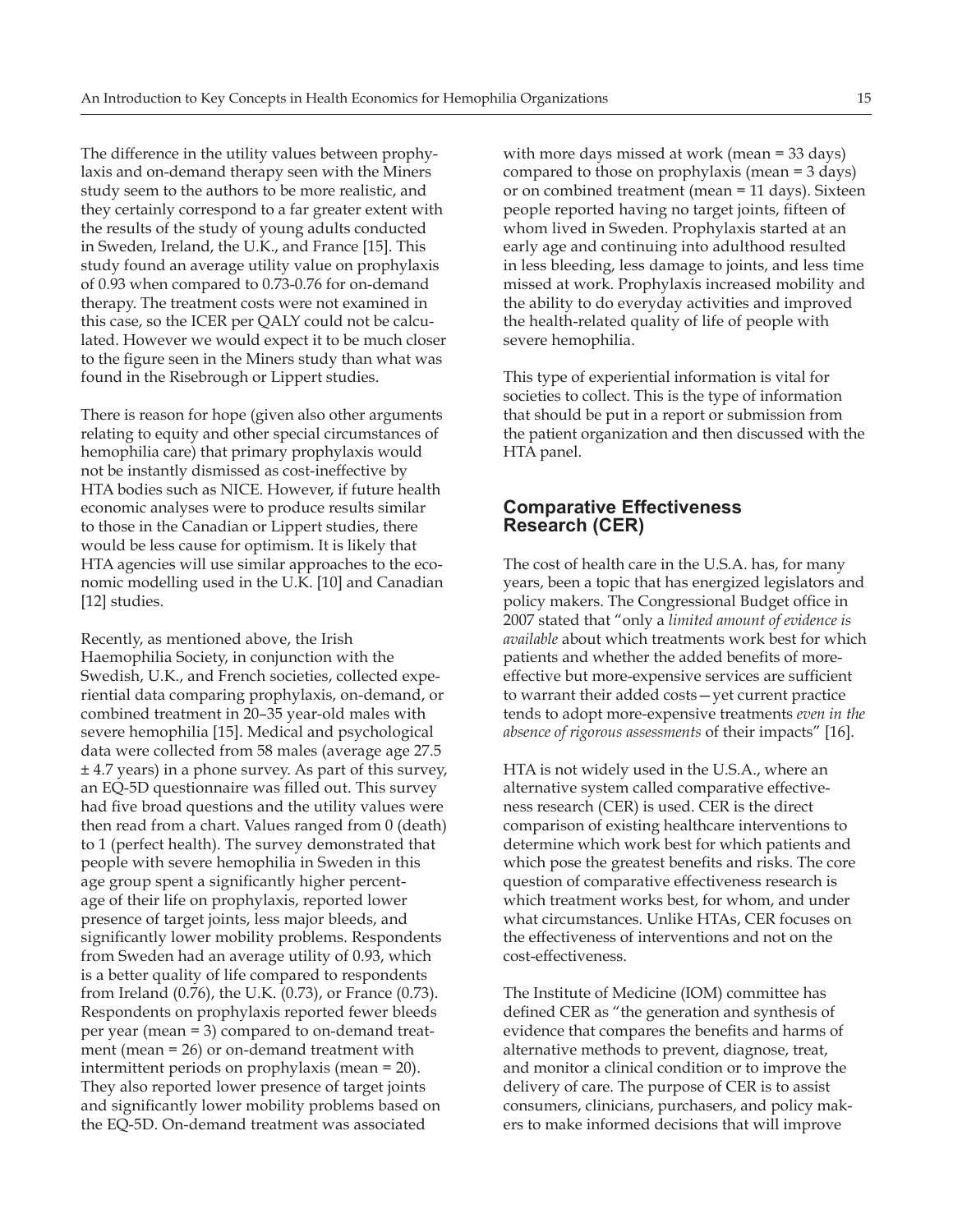<span id="page-19-0"></span>health care at both the individual and population levels." CER involves the conduct of systematic and structured reviews of the existing evidence for the efficacy, clinical benefits and/or safety of drugs, diagnostic tests, other healthcare technologies, different service plans and structures, or the generation of new evidence on comparative effectiveness of interventions or services.

CER is an important component of President Obama's healthcare reforms, and was signed into law as part of the American Recovery and Reinvestment Act (ARRA) in February, 2009. A total of \$1.1 billion of government funds have been allocated for CER, to "inform healthcare decisions by providing evidence on the effectiveness, benefits, and harms of different treatment options" [17]. A new council, the Federal Co-ordinating Council for Comparative Effectiveness Research, has been set up to coordinate research and guide investments in comparative effectiveness research funded by the Recovery Act.

The new U.S. Health reform bill (Section 6301) establishes a private, nonprofit entity (the Patient-Centered Outcomes Research Institute) governed by a public-private sector board appointed by the Comptroller General to identify priorities provide for the conduct of comparative outcomes research. It requires the IOM to ensure that subpopulations are appropriately accounted for in research designs. It prohibits any findings to be construed as mandates on practice guidelines or coverage decisions and contains patient safeguards to protect against discriminatory coverage decisions by the department of Health and Human Services (HHS) based on age, disability, terminal illness, or an individual's quality of life preference. The act provides funding for the IOM and authorizes and provides funding for the Agency for Health Research and Quality to disseminate its research findings (as well as other government-funded research), to train researchers in comparative research methods, and to build data capacity for comparative effectiveness research.

Depending on the results of the research recommendations, changes to individual patient treatment plans could be made. In 2009, the U.S. Institute of Medicine identified 100 priority study topics for CER relating to a range of diseases, service delivery options, and disability and health inequalities [18]. More than half the topics related to service delivery. Prominent disease areas included cardiovascular disease, geriatrics, mental health, and pediatrics.

Interestingly for hemophilia, the IOM recommended CER be conducted on rare diseases that disproportionately affect certain subgroups of the population. Absent from CER is any notion of using health economics to assess the cost-effectiveness of different interventions. In a healthcare policy sense, cost-effectiveness remains a largely taboo term in the U.S.

The first research grants for CER are starting to be awarded. For example, the U.S. Society of Nuclear Medicine (SNM) has been awarded US \$48,000 to hold a conference to develop research on the comparative effectiveness of position emission topography relative to other molecular imaging techniques, primarily for the diagnosis and management of cancer [19]. As yet, specific hemophilia research has not been funded for CER, but as a rare and expensive treatment area, it could well attract attention.

The sort of research advocated using CER would not be considered novel in Europe. HTA involving systematic reviews of clinical effectiveness to inform policy decisions has been standard in many European countries for several years. However, as it is government-led research, it represents a cultural shift for the U.S. Critics argue that CER findings could lead to direct rationing, government intrusion into the doctor-patient relationship, and could halt progress in '**personalized medicine**' that is growing in popularity in the U.S. [20, 21]. There is a concern that the main rationale for CER is to contain cost, rather than to improve service and access to treatment. If it is just about costs and coverage restriction, then hemophilia treatments could suffer under CER implementation. If it does what it is meant to do, then it could help improvement in healthcare quality and outcomes, including those for hemophilia patients.

Anyone is allowed to make suggestions for research topics for CER, so there are opportunities for hemophilia societies to take direct action and suggest research that would be most useful for patients.

## **Conclusions**

HTA is likely to become an increasingly important influence in decisions about what is provided in health care, whether it be screening for diseases or treatments for serious illnesses. In Europe, there is already considerable discussion about greater collaboration between HTA agencies. It is important that a HTA take the needs of the people who will be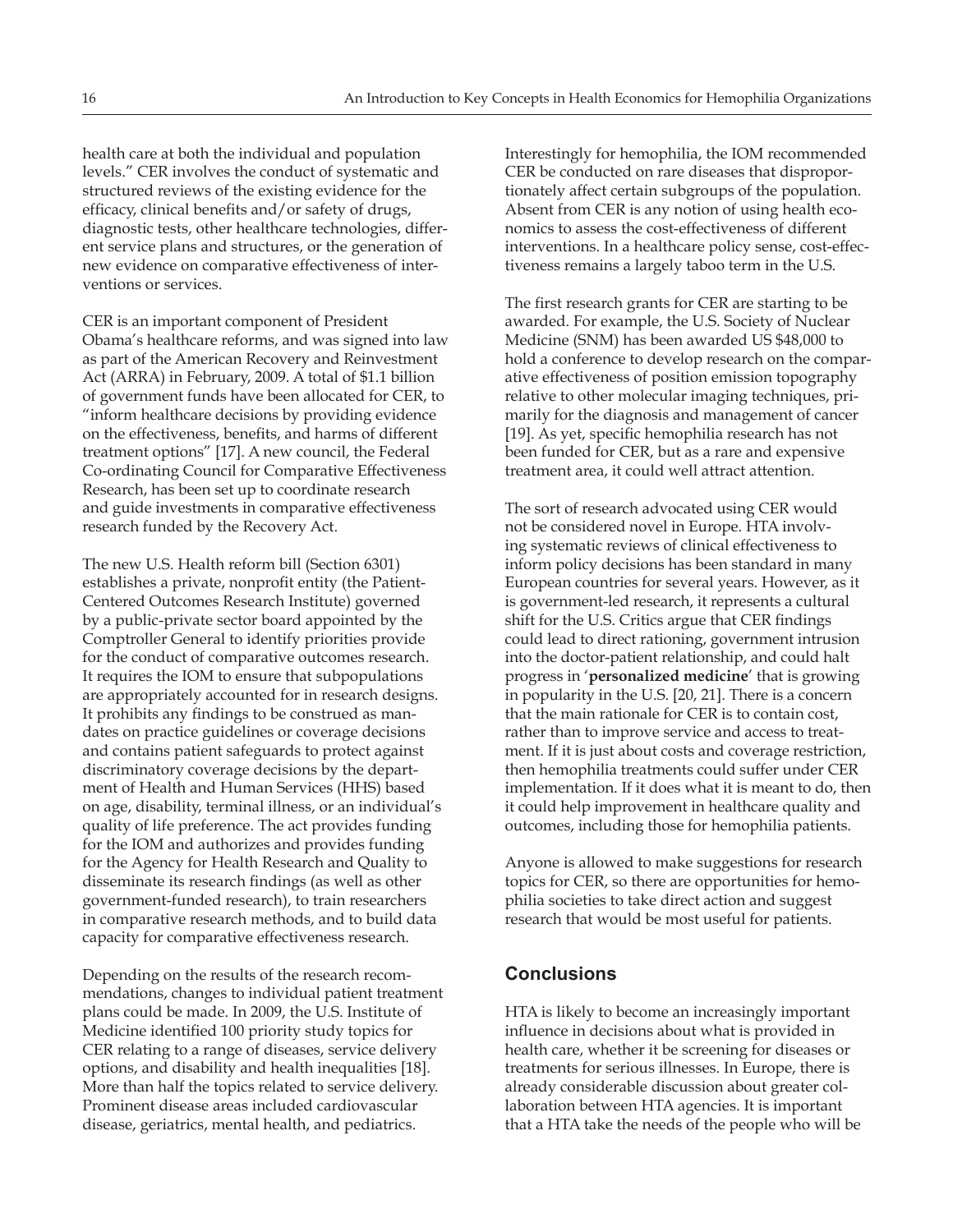<span id="page-20-0"></span>most affected by its recommendations into account: patients, their caregivers, and the public.

As a key component of HTAs, the QALY concept can be criticized in terms of the limits to what it captures as a measure of benefit. Although QALYs are a measure of value of health and health-related quality of life, they may not capture all the key outcomes for specific patients such as those with hemophilia. The great variety of techniques and generic instruments available for utility measurement is a concern as the results they produce vary and there is no clear way of justifying which is the most valid method to use in each circumstance.

For the time being, QALYs are here to stay and are being used by HTA agencies around the globe to appraise the cost-effectiveness of new health technologies. Hemophilia treatment and care is expected to be subjected to this scrutiny in several countries, and decisions on resource allocation and reimbursement will likely follow. So while arguments can be raised against QALYs, patient organizations and health professionals should work with the QALY paradigm for the time being while understanding its methods, limitations, and opportunities within health economic analyses in hemophilia.

Going forward, it would be useful if patient organizations were to join forces with sympathetic health economists and clinicians to design studies to fill the key data limitations (especially around utilities), and to lobby HTA agencies on the importance of taking a broad perspective on costs and outcomes (including values of the parent/carer as well as the patient and society).

While participating in a HTA can be time-consuming and challenging, it is a real opportunity to influence the delivery of health care. Patient and public input can help determine whether a new treatment is made available.

The challenges faced by the hemophilia community because of economic constraints will increase in the future [22]. All the key stakeholders — patient organizations, clinicians, and industry — must respond and should, when appropriate, cooperate. Pharmaceutical companies should ensure that competition between them does not result in damaging messages being delivered to HTA agencies, which could deprive people with hemophilia of the required therapy. Clinicians in each country should optimize their cooperation and coordinate the

submission of key clinical data. Clinicians should also ensure that they have a close working relationship with the national hemophilia patient organization. Collaboration on the collection of evidence-based and experiential data should be a key goal [23]. Patient organizations in each country should be fully aware of the economic realities and pressure points on their national healthcare budgets. They should work with clinicians and with other national patient organizations to collect the data required to vigorously defend or improve their access to care and treatment. They should be aware of and clearly understand the key evidence-based data that supports optimum treatment and equally understand the data that could be used to advocate for a reduced standard of care. They should proactively collect experiential data on an ongoing basis. Once a HTA is announced, it may be too late to collect data in time to influence the process. Patient organizations should seek to be involved and formally consulted as early in the HTA process as possible. Finally, and most importantly, they must not ignore these challenges with the expectation that they will never have to confront these issues at any level. A HTA in hemophilia in your country may not occur, but knowledge of the economics of hemophilia has never been more important.

## **Acknowledgements**

Some of the concepts and Appendix 1 have been adapted or reprinted from *Understanding Health Technology Assessment***,** published by Health Equality Europe (June 2008).

## **References**

- 1. Ludlam CA, Mannucci PM, Powderly WG. Addressing current challenges in haemophilia care: consensus recommendations of a European Interdisciplinary Working Group. *Haemophilia* 2005; 11(5):433-437.
- 2. Manco-Johnson MJ, Abshire TC, Shapiro AD, Riske B, Hacker MR, Kilcoyne R et al. Prophylaxis versus episodic treatment to prevent joint disease in boys with severe haemophilia. *N Engl J Med* 2007; 357(6):535-544.
- 3. Berntorp E. Willingness to pay study in Swedish taxpayers*,* Symposium presented at the WFH World Congress, Vancouver, Canada, May 21-25, 2006.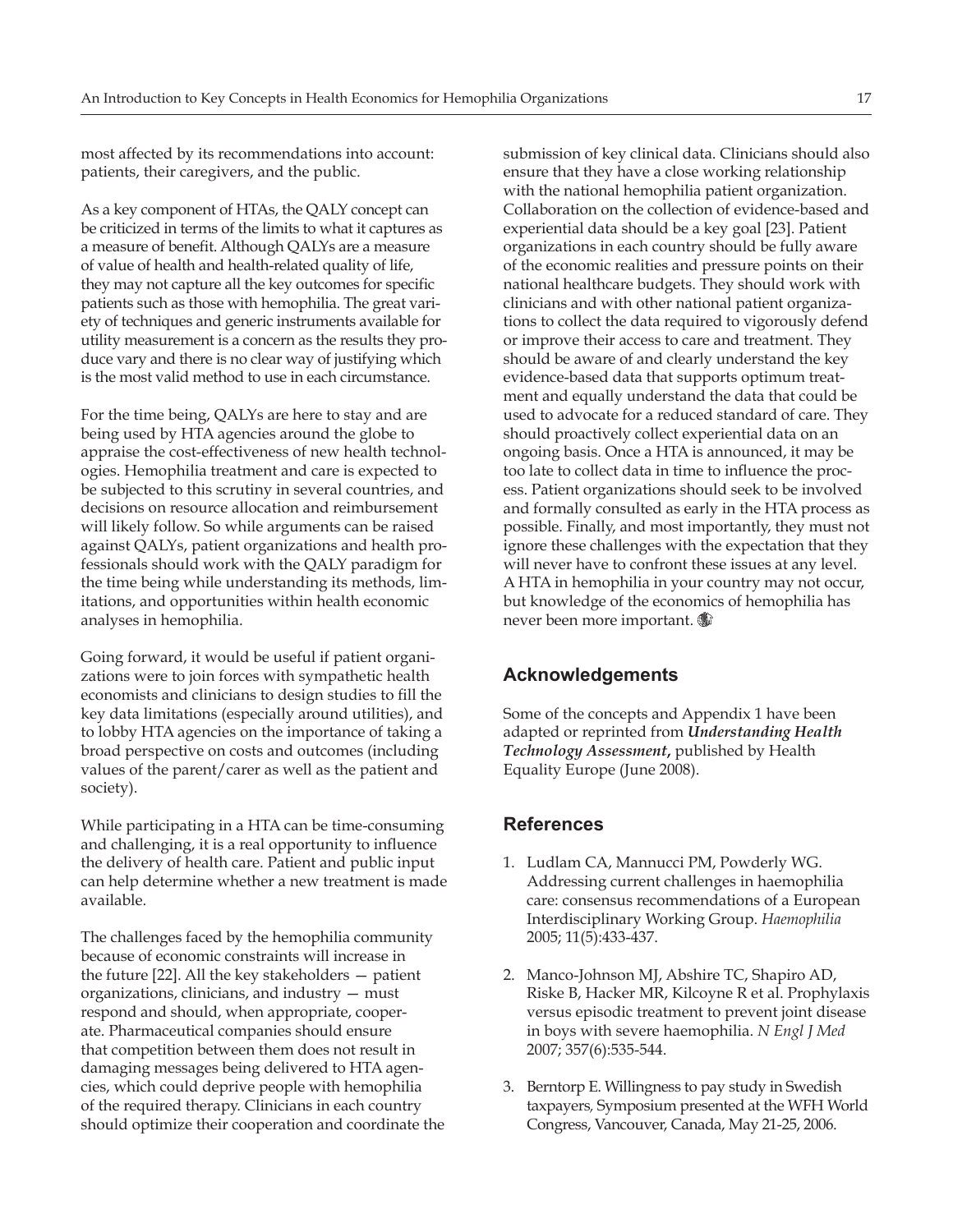- 4. Busse R. IQWiG General methods for the assessment of the relation of benefits to costs. Cologne: Institute for Quality and Efficiency in Healthcare, Version 1.0, 2009.
- 5. Torrance GW, Thomas WH, Sackett DL. A utility maximization model for evaluation of health care programs. *Health Serv Res* 1972; 7(2):118-133.
- 6. Tolley KH. What are health utilities? What is series, 2009. Available from www.whatisseries. co.uk, Hayward Medical Communications.
- 7. Giangrande PLF. Prophylaxis: an important principle of haemophilia care, Symposium presented at the European Haemophilia Consortium international conference, Vilnius, Lithuania, September 11-13, 2009.
- 8. Royal S et al. Quality-of-life differences between prophylactic and on-demand factor replacement therapy in European haemophilia patients. *Haemophilia* 2002*;* 8(1): 44-50.
- 9. O'Mahony B, Noone D, Giangrande PLF, Primadova L. A survey of haemophilia treatment in 19 European countries. *Haemophilia*, accepted for publication, May 2010.
- 10. Miners AH, Sabin CA, Tolley KH, Lee CA. Cost-utility analysis of primary prophylaxis versus treatment on-demand for individuals with severe haemophilia. *Pharmacoeconomics* 2002; 20(11):759-774.
- 11. Lippert B, Berger K, Berntorp E, Giangrande P, van den BM, Schramm W et al. Cost effectiveness of haemophilia treatment: a cross-national assessment. *Blood Coagul Fibrinolysis* 2005; 16(7):477-485.
- 12. Risebrough N, Oh P, Blanchette V, Curtin J, Hitzler J, Feldman BM. Cost-utility analysis of Canadian tailored prophylaxis, primary prophylaxis and on-demand therapy in young children with severe haemophilia A. *Haemophilia* 2008; 14(4):743-752.
- 13. Miners A. Revisiting the cost-effectiveness of primary prophylaxis with clotting factor for the treatment of severe haemophilia A. *Haemophilia* 2009; 15(4):881-887.
- 14. Roosendaal G, Lafeber F. Prophylactic treatment for prevention of joint disease in hemophilia: cost versus benefit. *N Engl J Med* 2007; 357(6):603-605.
- 15. Noone D, O'Mahony B. Comparison of prophylaxis, on-demand or combined treatment in 20-35 year old males with severe haemophilia in 4 European countries. (Abstract accepted for WFH International Congress, Buenos Aires, 2010, paper submitted for publication to *Haemophilia*).
- 16. Lauer M. Economics and outcome assessments: threats to care in a tightening economy? Presentation given at the WFH Global Forum on Safety and Supply, Montreal, Canada, Sept 24-25, 2009. [http://www.wfh.org/2/docs/](http://www.wfh.org/2/docs/Publications/Global_Forum/Global-Forum2009_Proceedings.pdf) [Publications/Global\\_Forum/Global-Forum2009\\_](http://www.wfh.org/2/docs/Publications/Global_Forum/Global-Forum2009_Proceedings.pdf) [Proceedings.pdf \(](http://www.wfh.org/2/docs/Publications/Global_Forum/Global-Forum2009_Proceedings.pdf)accessed June 15, 2009)
- 17. Agency for Healthcare Research and Quality (AHRQ). "What is Comparative Effectiveness Research?" h[ttp://www.effectivehealthcare.](http://www.effectivehealthcare.ahrq.gov/index.cfm/what-is-comparative-effectiveness-research1/) [ahrq.gov/index.cfm/what-is-comparative](http://www.effectivehealthcare.ahrq.gov/index.cfm/what-is-comparative-effectiveness-research1/)[effectiveness-research1/ \(](http://www.effectivehealthcare.ahrq.gov/index.cfm/what-is-comparative-effectiveness-research1/)accessed June 15, 2009).
- 18. Committee on Comparative Effectiveness Research Prioritization, Institute of Medicine. *Initial national priorities for comparative effectiveness research.* Washington DC: The National Academies Press, 2009.
- 19. "SNM Receives Grant From AHRQ For Comparative Effectiveness Research." *Medical News Today*, April 15, 2010. [http://www.](http://www.medicalnewstoday.com/articles/185441.php) [medicalnewstoday.com/articles/185441.php.](http://www.medicalnewstoday.com/articles/185441.php)
- 20. Garber AM, Tunis SR. Does comparative effectiveness research threaten personalized medicine? *NEJM* 2009; 360: 1925-7.
- 21. Iglehart JK. Prioritizing comparative effectiveness research — IOM recommendations. *NEJM* 2009; 361(4): 325-8.
- 22. O'Mahony B. *Haemophilia Societies: Challenges and Developments.* WFH Haemophilia Organization Development Monograph Series, no 1. (Updated, accepted for publication).
- 23. O'Mahony B. HTAs in haemophilia*,* presented at the European Haemophilia Consortium international conference, Vilnius, Lithuania, September 11-13, 2009.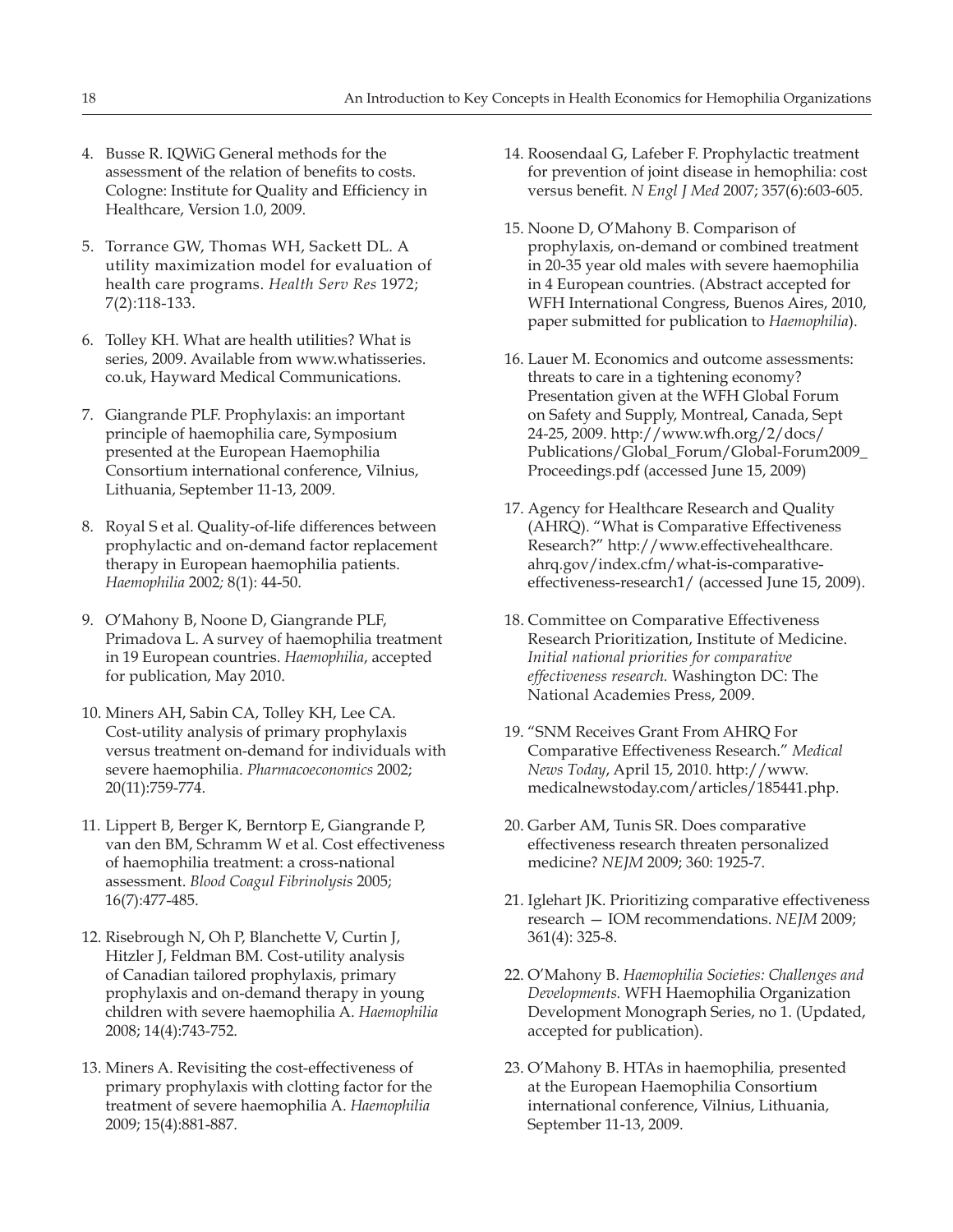## <span id="page-22-0"></span>**Appendix 1: Glossary of Terms**

**Comparative effectiveness research:** The direct comparison of existing healthcare interventions to determine which work best for which patients and which pose the greatest benefits and risks.

**Cost-effectiveness:** The description applied to an intervention (treatment, diagnostic text, etc.) for which the costs are considered to be justified by the benefits provided.

**Cost-effectiveness analysis:** A form of economic evaluation in which the results are expressed as a ratio of cost per unit of health outcome, the latter normally being expressed in "natural units" (e.g. mm Hg change in blood pressure, symptom free days, bleeds avoided).

**Cost-effectiveness threshold:** The ceiling ICER [see **incremental cost-effectiveness ratio** below] beyond which interventions are no longer considered cost-effective, reflecting the maximum value decision-makers attach to health benefits. This may be stated in terms of cost per QALY gained.

**Cost-utility analyses:** A form of cost-effectiveness analysis in which the results are expressed in terms of cost per QALY gained.

**Economic evaluation:** A comparative analysis of two or more alternatives in terms of their costs and benefits.

**Effectiveness:** The effect of a treatment as measured in the usual clinical environment.

**Efficacy:** The effect of treatment as measured in the controlled environment of a clinical trial.

**Efficiency:** The allocation of resources in such a way as to maximize the total amount of benefit.

**Equity:** The concept of fairness in economics.

**Evidence-based data:** Information gained from scientific investigation, including clinical trials and reviews of published studies.

**Health economics**: The application of the theories, tools, and concepts of economics to the topics of health and health care. Economics is concerned with the allocation of scarce resources, and health

economics is concerned with issues relating to the allocation of scarce resources to improve health. This includes both resource allocation within the economy to the healthcare system and within the healthcare system to different activities and individuals.

**Health state:** The description of a person's quality of life.

**Health technology assessment:** A review of the evidence (usually a systematic review) on the impact of a healthcare intervention (or "technology"), often including economic evaluation evidence.

**Incremental cost-effectiveness ratio (ICER):** The difference in costs between one intervention and an alternative, divided by the difference in outcomes. An ICER is the technical term for measuring a unit of outcome, for example, a QALY or bleeds avoided.

**Life expectancy:** The average further number of years that a person at a specified age may expect to live.

**Orphan disease:** A rare medical condition.

**Orphan or ultra-orphan drugs** An orphan drug is a [pharmaceutical agent t](http://en.wikipedia.org/wiki/Medication)hat has been developed specifically to treat an orphan disease [see **Orphan disease** above]. The assignment of orphan status to a disease and to any drugs developed to treat it is a matter of [public policy i](http://en.wikipedia.org/wiki/Public_policy_(law))n many countries, and has resulted in medical breakthroughs that may not have otherwise been achieved due to the economics of drug [research and development.](http://en.wikipedia.org/wiki/Medical_research) Ultra orphan drugs are drugs which are developed for the treatment of very rare diseases.

**Outcome:** The impact or result of a test or treatment on the health of a patient.

**Personalized medicine:** The systematic use of information about an individual patient to select or optimize preventative and therapeutic care. Essentially, the right treatment for the right person at the right time.

**Quality-adjusted life year (QALY):** A measure of benefit of health care combining the impact on both expected length of life and quality of life.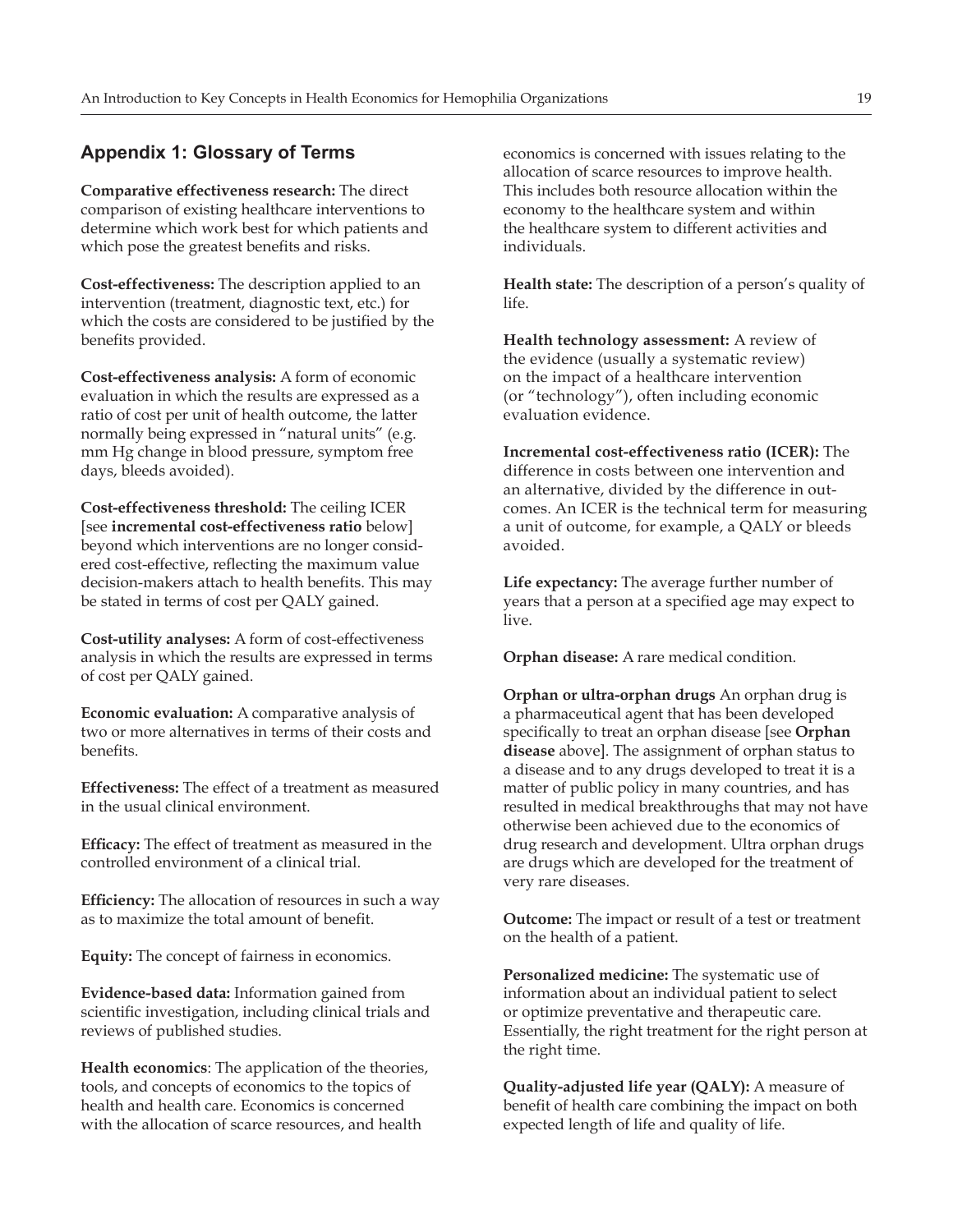**Quality of life (health related):** A person's subjective well-being, often encompassing physical, psychological, and social dimensions.

**Rationing:** The selection process by which resources (monetary, human, etc.) are distributed to cover all the treatments and interventions that improve the health of a society.

**Resources:** Inputs into the production of health care or goods and services in the economy generally. These would include staff time, hospitals, drugs; equipment etc. and patients' time undergoing treatment. A person's availability for, and capacity to, work may also be a relevant resource.

**Utility:** In economic evaluation, this term is typically used to mean a measure of the value individuals attach to different outcomes (usually health). These are often used in QALYs to weight periods of time in different health states.

**Value for money:** see **Cost-effectiveness** above.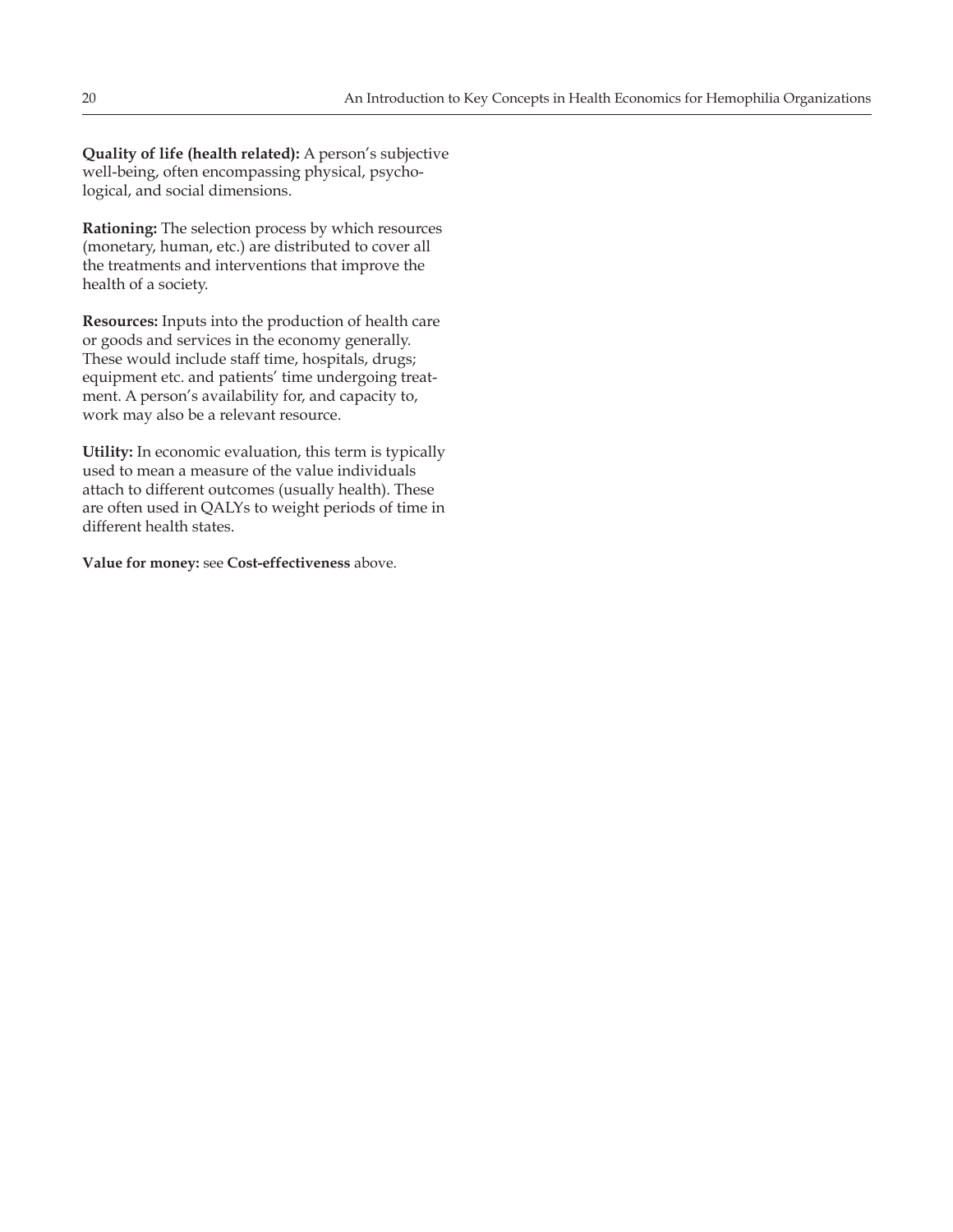## <span id="page-24-0"></span>**Appendix 2: List of HTA Agencies**

#### **Argentina**

*Institute for Clinical Effectiveness and Health Policy* Tel: +54 11 4966 0082 E-mail: i[nfo@iecs.org.ar](mailto:info@iecs.org.ar)

#### **Australia**

*Australian Safety and Efficacy Register of New Interventional Procedures — Surgical* Tel: +61 8 8363 7513 E-mail: a[sernips@surgeons.org](mailto:asernips@surgeons.org)

*Adelaide Health Technology Assessment* Tel: +61 8 8303 3575 E-mail: [tracy.merlin@adelaide.edu.au](mailto:tracy.merlin@adelaide.edu.au)

*Medical Services Advisory Committee* Tel: +61 2 62896811 E-mail: m[sac.secretariat@](mailto:msac.secretariat@health.gov.au) [health.gov.au](mailto:msac.secretariat@health.gov.au)

#### **Austria**

*Ludwig Boltzman Institute of Health Technology Assessment, LBI@HTA (former ITA)* Tel: +43(0)1-2368119-0 E-Mail: o[ffice@hta.lbg.ac.at](mailto:office@hta.lbg.ac.at)

*Gesundheit Österreich GmbH, Austrian Health Institute* Tel.: +43 1 515 61-0 E-mail: i[nfo@goeg.at](mailto:info@goeg.at)

*Hauptverband der Österreichischen Sozialversicherungsträger* Tel:+43 (1) 711 32 E-mail:posteingang. allgemein@hvb.sozvers.at

#### **Belgium**

*KCE — Belgian Health Care Knowledge Centre* Tel: +32 2 287 33 88 or +32 2 287 33 97 E-mail: info@kce.fgov.be

#### **Brazil**

*Tecnologia e Insumos Estratégicos, Departamento de Ciência e Tecnologia* Tel: +55 61 3315 3197 E-mail: [flavia.elias@saude.gov.br](mailto:flavia.elias@saude.gov.br)

#### **Canada**

*Institute of Health Economics University of Alberta, Public* Tel: +1 780 4484881 E-mail: ejonsson@ihe.ca

*Agence d´Évaluation des Technologies et des Modes d´Intervention en Santé* Tel: +1 514 8732563 E-mail: Reiner.Banken@ aetmis.gouv.qc.ca

*Canadian Agency for Drugs and Technologies in Health* Tel: +1 613 226 2553 E-mail: t[ammyc@cadth.ca](mailto:tammyc@cadth.ca)

*Ontario Ministry of Health and Long Term Care* Tel: +1 416 314 3999 E-mail: M[ASinfo.moh@ontario.ca](mailto:MASinfo.moh@ontario.ca)

#### **Chile**

*Department of Quality and Patient Safety of the Ministry Health of Chile — Health Technology Assesssment Unit* Tel: +56 2 574 0567 E-mail:p[kraemer@minsal.cl](mailto:pkraemer@minsal.cl)

#### **Denmark**

*CAST — Center for Anvendt Sundhedstjenesteforskning og Teknologivurdering, University of Southern Denmark, Center for Applied Research and Technology Assessment* Tel: +45 6550 1000 E-mail: s[du@sdu.dk](mailto:sdu@sdu.dk)

*DSI — Danish Institute for Health Services Research* Tel.: 35 29 84 00 E-mail: d[si@dsi.dk](mailto:dsi@dsi.dk)

*DACEHTA — Danish Centre for Evaluation and HTA* Tel: +45 72 22 74 00 E-mail: s[st@sst.dk](mailto:sst@sst.dk)

*HTA and Health Service Research, Center of Public Health Tel: 8728 4750 E-mail: m[tv-stf@rm.dk](mailto:mtv-stf@rm.dk)*

#### **England & Wales**

*NICE — National Institute for Health and Clinical Excellence* Tel: +44 (0)845 003 7780 E-mail: n[ice@nice.org.uk](mailto:nice@nice.org.uk)

*National Institute for Health Research HTA Programme* Tel: 023 8059 5586 E-mail: h[ta@hta.ac.uk](mailto:hta@hta.ac.uk)

#### **Estonia**

*University of Tartu, Department of Public Health* Tel: +372 737 5100 E-mail: i[nfo@ut.ee](mailto:info@ut.ee)

#### **Finland**

*FinOHTA — Finnish Office for HTA* Tel. +358 9 3967 2297 E-mail: [finohta@stakes.fi](mailto:finohta@stakes.fi)

#### **France**

*HAS — Haute Autorité de santé / French National Authority for Health* Tél. : 01 55 93 70 00

*CEDIT — Committee for Evaluation and Diffusion of Innovative Technologies, Direction de la Politique Médicale* Tel: (33) 1 40 27 18 90 E-mail: i[nfo.cedit@sap.aphp.fr](mailto:info.cedit@sap.aphp.fr)

#### **Germany**

*DAHTA@DIMDI- German Agency for HTA at the German Institute for Medical Documentation and Information* Tel: +49 221 4724-1

*IQWIG — Institute for Quality and Efficiency in Health Care* Tel: +49 (0)221-35685-0

*German HTA Association* Tel (0421) 218-3784

#### **Hungary**

*HunHTA — Unit of Health Economics and Health Technology Assessment* Tel: 0036-1-482-5147 E-mail: l[aszlo.gulacsi@uni-corvinus.hu](mailto:laszlo.gulacsi@uni-corvinus.hu)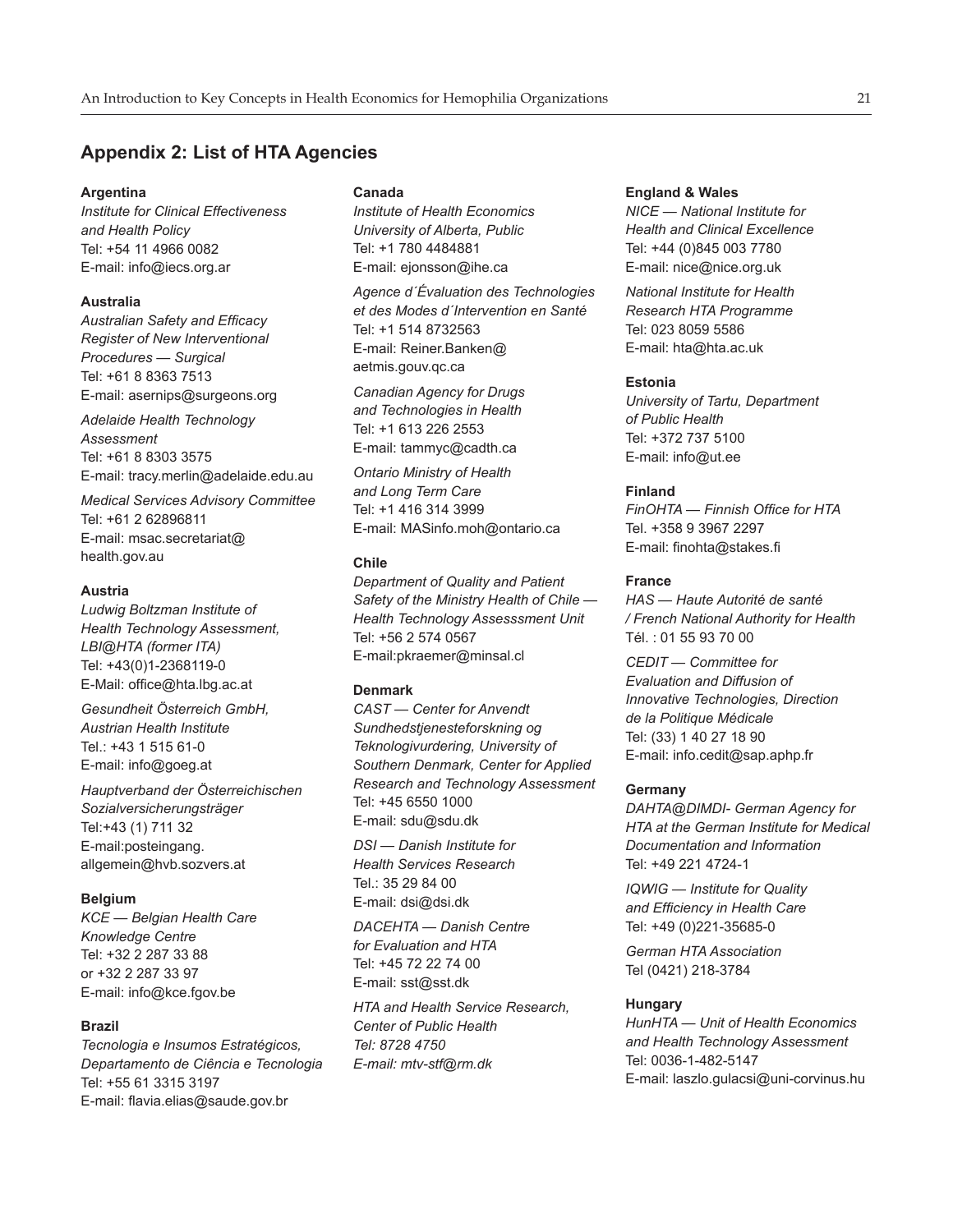### **Ireland**

*HIQA — Health Information and Quality Authority* Tel: +353 21 425 0610 E-mail: i[nfo@hiqa.ie](mailto:info@hiqa.ie)

#### **Israel**

*Israel Center for Technology Assessment in Health Care* Tel: +972 3 530 3278 E-mail: n[inaH@gertner.health.gov.il](mailto:ninaH@gertner.health.gov.il)

#### **Italy**

*ASR — Agenzia Sanitaria Regionale, Emilia Romagna* E-mail: [fsarti@regione.](mailto:fsarti@regione.emilia-romagna.it) [emilia-romagna.it](mailto:fsarti@regione.emilia-romagna.it)

*Università Cattolica del Sacro Cuore, Policlinico universitario "A. Gemelli", Health Technology Assessment Unit and Laboratory of Health Economics (Institute of Hygiene)* Tel. +39 06 3015 1 E-mail: [rettorato@rm.unicatt.it](mailto:rettorato@rm.unicatt.it)

#### **Korea**

*Committee for New Health Technology Assessment* Tel: +82 31 543 2636 E-mail: o[my@cha.ac.kr](mailto:omy@cha.ac.kr)

#### **Latvia**

*VSMTA — Health Statistics and Medical Technology State Agency* Tel: +371 67501590 E-mail: a[gentura@vsmtva.gov.lv](mailto:agentura@vsmtva.gov.lv)

#### **Lithuania**

*State Health Care Accreditation Agency under the Ministry of Health of the Republic of Lithuania* Tel: +370 5 261 51 77 E-mail: [vaspvt@vaspvt.gov.lt](mailto:vaspvt@vaspvt.gov.lt)

#### **Malaysia**

*Health Technology Assessment Section, Ministry of Health Malaysia* Tel: +603 888 312 29 E-mail: h[tamalaysia@moh.gov.my](mailto:htamalaysia@moh.gov.my)

#### **Mexico**

*Centro Nacional de Excelencia Tecnológica en Salud* Tel: +52 55 5208 3939 E-mail: e[valuacion@salud.gob.mx](mailto:evaluacion@salud.gob.mx)

#### **Netherlands**

*CVZ — College voor zorgverzekeringen* Tel: (020) 797 8555

#### **New Zealand**

*Health Services Assessment Collaboration* Tel: +64 3 345 8147 E-mail: h[sac@canterbury.ac.nz](mailto:hsac@canterbury.ac.nz ) 

#### **Norway**

*Norwegian Knowledge Centre for the Health Services* Tel: +47 23 25 50 00 E-mail: G[ro.Jamtvedt@](mailto:Gro.Jamtvedt@kunnskapssenteret.no) [kunnskapssenteret.no](mailto:Gro.Jamtvedt@kunnskapssenteret.no)

#### **Poland**

*Agency for HTA in Poland, AHTAPol* Tel. +48 22 566 72 00 E-mail: [szkolenia@aotm.gov.pl](mailto:szkolenia@aotm.gov.pl)

*CEESTAHC — Central and Eastern European Society for Technology Assessment in Health Care* Tel. +48 (0) 12 357 76 34 E-mail: [sekretariat@ceestahc.org](mailto:sekretariat@ceestahc.org)

#### **Scotland**

*SMC — Scottish Medicines Consortium* Tel: +44 141 225 5552 E-mail: [smcsecretariat@](mailto:smcsecretariat@nhshealthquality.org) [nhshealthquality.org](mailto:smcsecretariat@nhshealthquality.org)

*NHS Quality Improvement Scotland* Tel: 0131 623 4300

#### **Slovenia**

*Institute of Public Health of the Republic of Slovenia* Tel. +386 (1) 2441 518 E-mail: [knjiznica@ivz-rs.si](mailto:knjiznica@ivz-rs.si)

#### **Spain**

*AETS — Agencia de Evaluación de Tecnologias Sanitarias* Tel: + (34) 91 822 20 04; E-mail: aets@isciii.es

*AETSA — Andalusian Agency for Health Technology Assessment* Tel: +34 955006638 E-mail: a[etsa.csalud@](mailto:aetsa.csalud@juntadeandalucia.es) [juntadeandalucia.es](mailto:aetsa.csalud@juntadeandalucia.es)

*CAHTA — Catalan Agency for Health Technology Assessment and Research* Tel. +34 935 513 888 E-mail: d[ireccio@aatrm.catsalut.net](mailto:direccio@aatrm.catsalut.net)

*Galician Agency for Health Technology Assessment* Tel (0034) 981 542 737

*OSTEBA — Basque Office for Health Technology Assessment (AP) Servicio Canario de la Salud* Tel.: +34 945 019250 E-mail: O[steba-san@ej-gv.es](mailto:Osteba-san@ej-gv.es)

*UETS — Unidad de Evaluación de Tecnologías Sanitarias, Agencia Laín Entralgo* Tel: +34 913089480 E-mail: u[ets.ale@salud.madrid.org](mailto:uets.ale@salud.madrid.org)

#### **Sweden**

*SBU — Swedish Council on Technology Assessment in Health Care* Tel: 08-412 32 00 E-mail: i[nfo@sbu.se](mailto:info@sbu.se)

#### **Switzerland**

*SNHTA — Swiss Network for Health Technology Assessment* Tel: +41 31 322 15 86 E-mail: i[nfo@snhta.ch](mailto:info@snhta.ch)

#### **Taiwan**

*Center for Drug Evaluation* Tel: +886 2 2322 4567 E-mail: w[yshau265@cde.org.tw](mailto:wyshau265@cde.org.tw)

#### **Thailand**

*Health Intervenion and Technology Assessment Program* Tel: +66 259 0459 E-mail: h[atai.l@hitap.net](mailto:hatai.l@hitap.net)

#### **USA**

*Agency for Healthcare Research and Quality* Tel: +1 301 427 1612 E-mail: e[lise.berliner@ahrq.hhs.gov](mailto:elise.berliner@ahrq.hhs.gov)

*VA Technology Assessment Program* Tel: +1 857 3644469 E-mail: vatap@med.va.gov